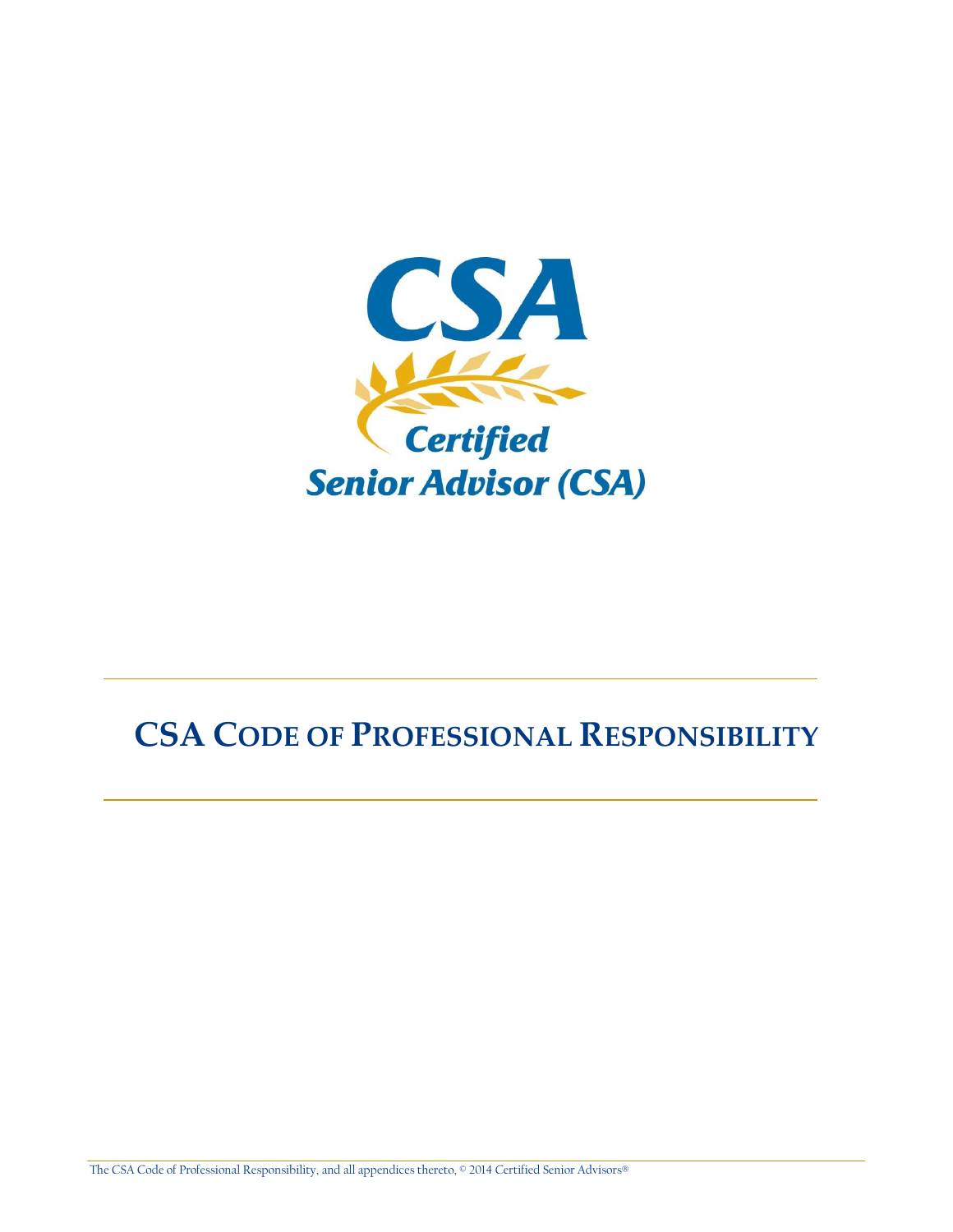# CSA CODE OF PROFESSIONAL RESPONSIBILITY

#### **CONTENTS**

| APPENDIX A: ADVERTISING RULES FOR CSAS  PAGE 17               |  |
|---------------------------------------------------------------|--|
| APPENDIX B: USAGE STANDARDS FOR CSA LOGO AND MARKS  PAGE 22   |  |
| THE CSA BOARD OF STANDARDS, CSA CERTIFICATION COUNCIL AND CSA |  |

# Foreword

Just as beneficially working with seniors requires additional skills and knowledge, it also requires an additional, higher ethical standard. We must give seniors more than the benefit of the best of our abilities. We must act with integrity and in a manner that recognizes an aging client's circumstances.

To be a Certified Senior Advisor (CSA) ® is to willingly accept and vigilantly uphold the standards in the CSA Code of Professional Responsibility. Those standards define the behavior that we owe to seniors, to ourselves, and to our fellow CSAs.

The reputation built over the years by the hard work and high standards of CSAs flows to everyone who adds the certification to their name. Conversely, any CSA who acts unethically diminishes the value of the certification to all CSAs.

Although CSAs are required to live up to the CSA Code of Professional Responsibility, the Code is a beginning rather than an end. To remain a CSA, one must be prepared to do more. Public demand, marketplace complexities, compliance issues, and regulatory provisions may require that a CSA abide by rules or standards in addition to those encompassed by the Code. In these instances, CSAs are obligated to follow the higher standard.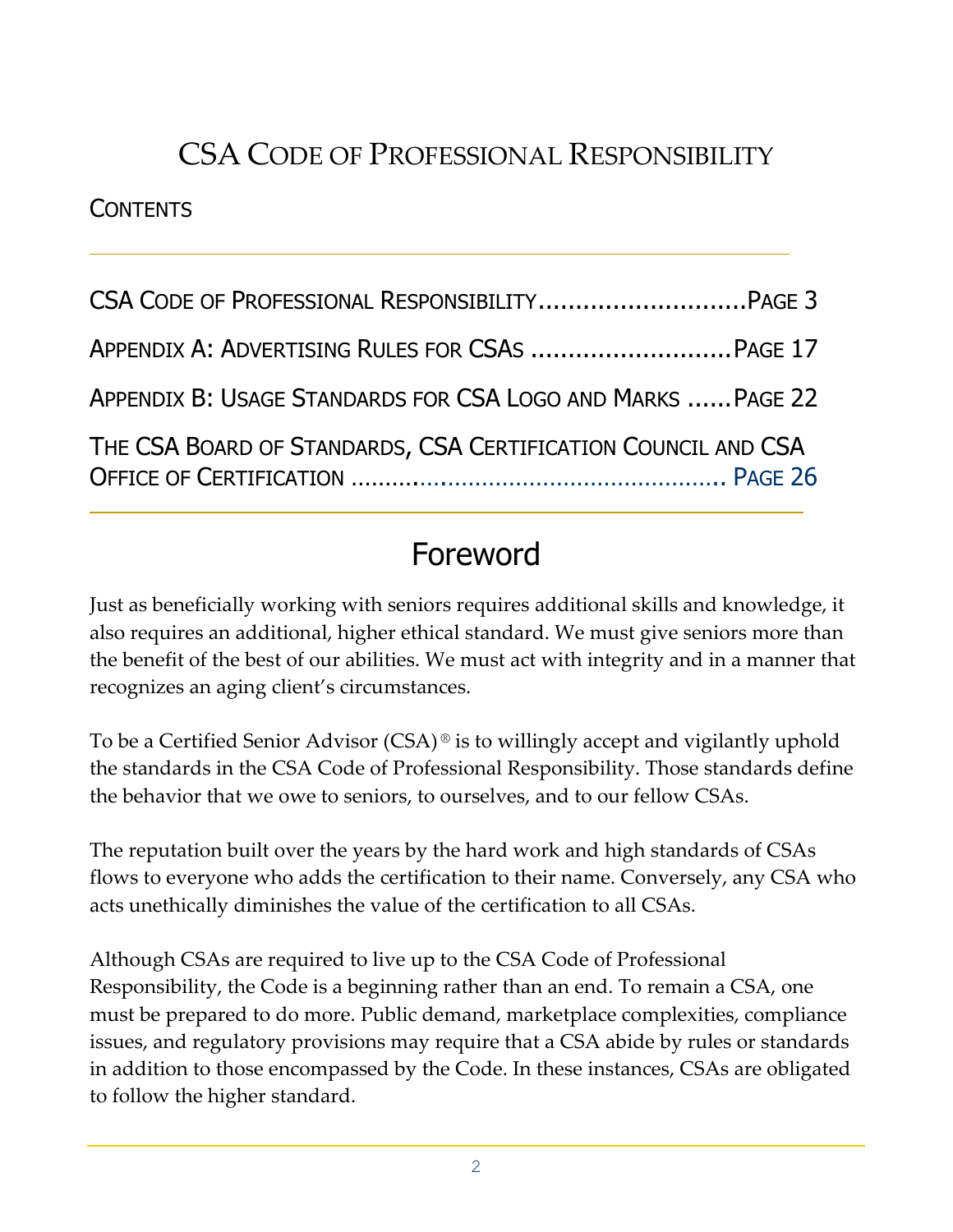# CSA Code of Professional Responsibility

## **PURPOSE**

The CSA Code of Professional Responsibility (the "Code") was created to provide ethical standards and rules of conduct for all persons who are certified to use the Certified Senior Advisor (CSA)® credential. The CSA Board of Standards, Inc. (sometimes referred to as the "Board"), an independent, nonprofit corporation established in the State of Indiana in October 2001, investigates formal complaints lodged against CSAs for alleged violations of the Code. The Board reviews all complaint cases and disciplines CSAs when appropriate.

For the purposes of this Code, a person who is certified is known as a CSA or Certified Senior Advisor. This Code applies to all CSAs.

CSAs are required to comply with the Standards and Rules set forth in this Code. CSAs must also follow all rules and regulations for their profession that are promulgated by state and federal law, licensing boards, state agencies, companies, and industry organizations of which the CSA is a member.

Most seniors are healthy, active, and alert. Yet, over time, some seniors may experience diminished physical and mental capacities — and may do their best to disguise these losses. Taken together, such characteristics make many seniors vulnerable to miscommunication, misunderstanding, and at worst, to being taken advantage of.

As a result, CSAs are obligated to follow a high standard of professional conduct. By earning the CSA certification, professionals have taken an extra step to earn the respect and trust of their clients — especially seniors and their families.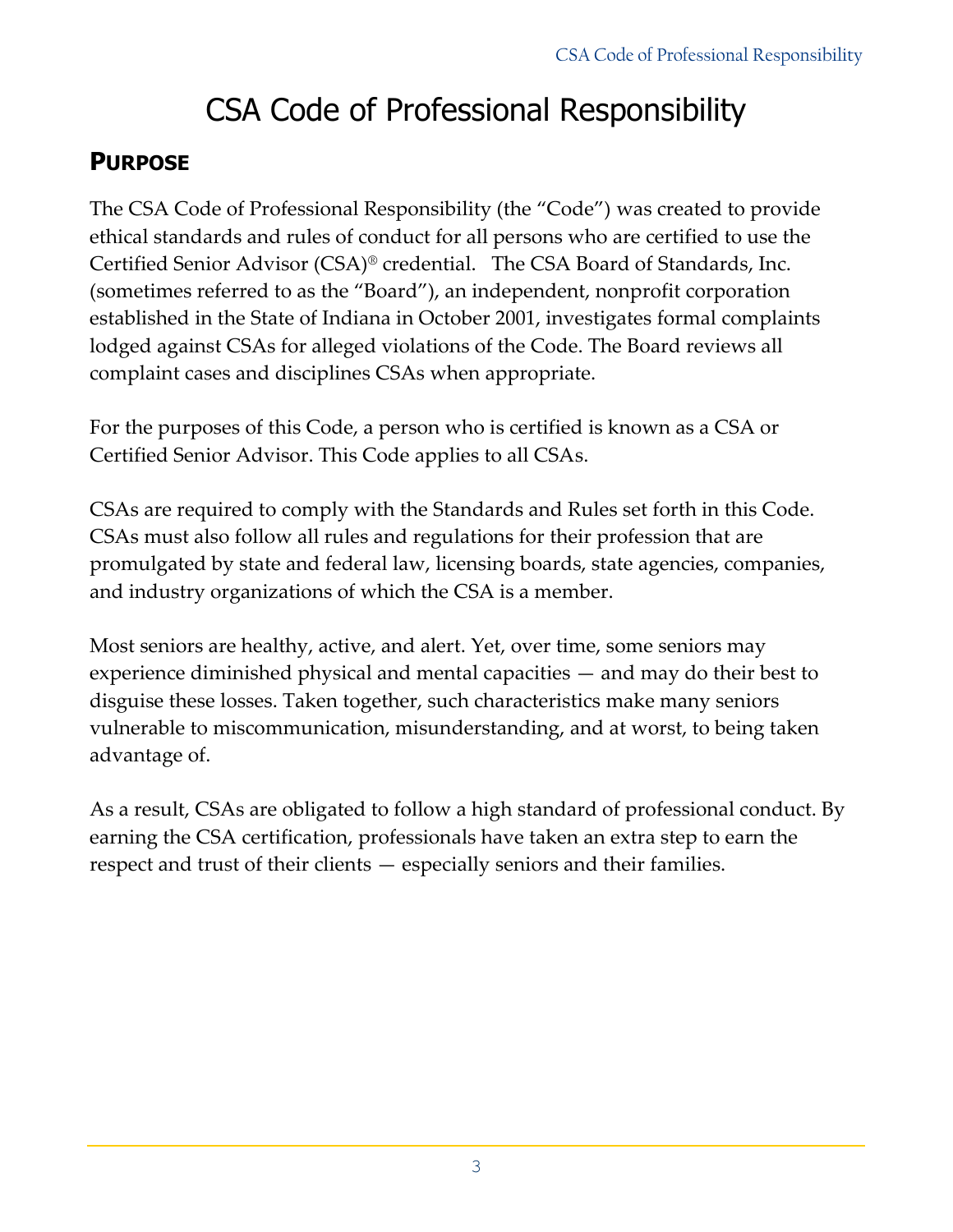## **PARTS OF THE CODE**

**The Standards.** The Standards define the ethical and professional conduct to which CSAs must adhere while carrying out their business activities.

**The Rules**. The Rules are derived from the Standards. The Rules establish requirements for professional behavior that a CSA can readily apply to particular business situations.1,2

**The Disciplinary Procedures.** The CSA Board of Standards, Inc., an independent, nonprofit body, reviews complaints lodged against CSAs ("cases") and takes appropriate action at the conclusion of each case review.

<sup>1</sup>See Appendix A to the Code for Advertising Guidelines.

<sup>&</sup>lt;sup>2</sup> See Appendix B to the Code for Usage Standards for the CSA Logo and Marks.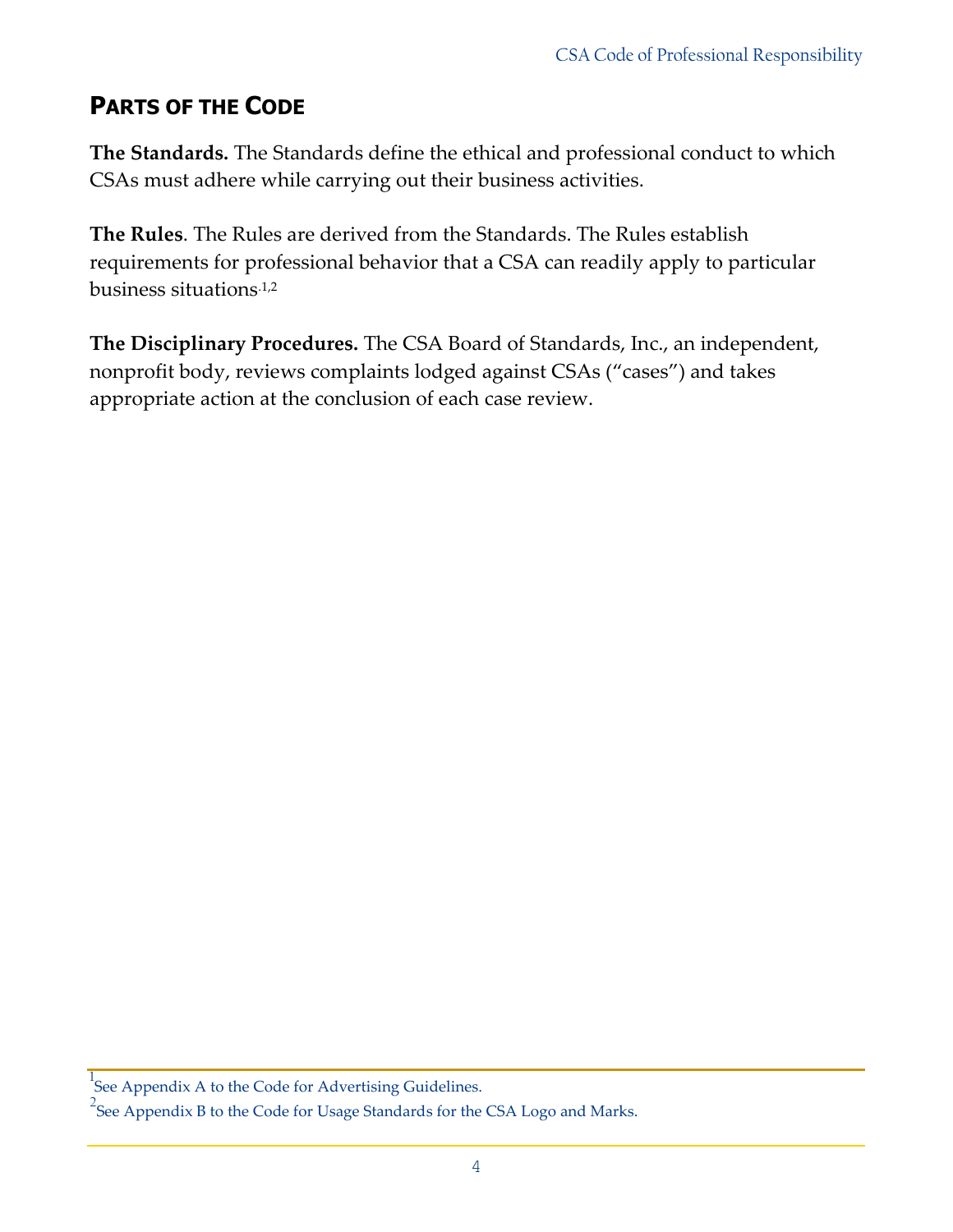## **THE STANDARDS**

*Standard 1: Competence.* A CSA has an obligation to keep his/her professional training, skills, and knowledge current and comprehensive in order to competently provide professional services to clients. Such competency must be maintained and enhanced over time as a result of changes in legal, regulatory, and professional standards and processes. CSAs who sell products must meet the same standards with respect to product knowledge and suitability.

Most CSAs hold one or more professional registrations, licenses, or credentials. All CSAs must comply with the rules and regulations that govern the registrations, licenses and/or credentials they hold. CSAs are often affiliated with companies and/or employers that have their own rules for ethical business conduct; CSAs have an obligation to comply with these rules as well. Disciplinary action taken against a CSA by any regulatory or administrative body can carry the same weight as violations of this Code, and therefore may result in suspension or revocation of the CSA certification. A CSA who performs services, or offers to perform services, that are beyond the scope of his or her professional license and/or credential may be subject to Board action.

The CSA credential is a broad-based, value-added certification that enhances the registrations, licenses and credentials a professional already holds. The credential bestows on the individual who earns it a deeper understanding of seniors and the issues important to them, but it is neither designed nor intended to be a substitute for professional credentials.

*Standard 2: Honesty.* A CSA shall not lie, cheat, or steal. A CSA must accurately and completely communicate to clients and potential clients, both orally and in business materials, his or her professional licenses, credentials, and other business qualifications. Further, a CSA shall not omit from business materials or discussions — or otherwise disguise in technical, legal, or industry-specific terminology  $("jargon")$  — information that the CSA's client or potential client would need to fully comprehend proposed products or services.

*Standard 3: Trustworthiness.* A CSA shall act in a trustworthy manner. This means that the CSA shall promptly and courteously address a client's questions and concerns; shall perform professional services to achieve the best interests of the client;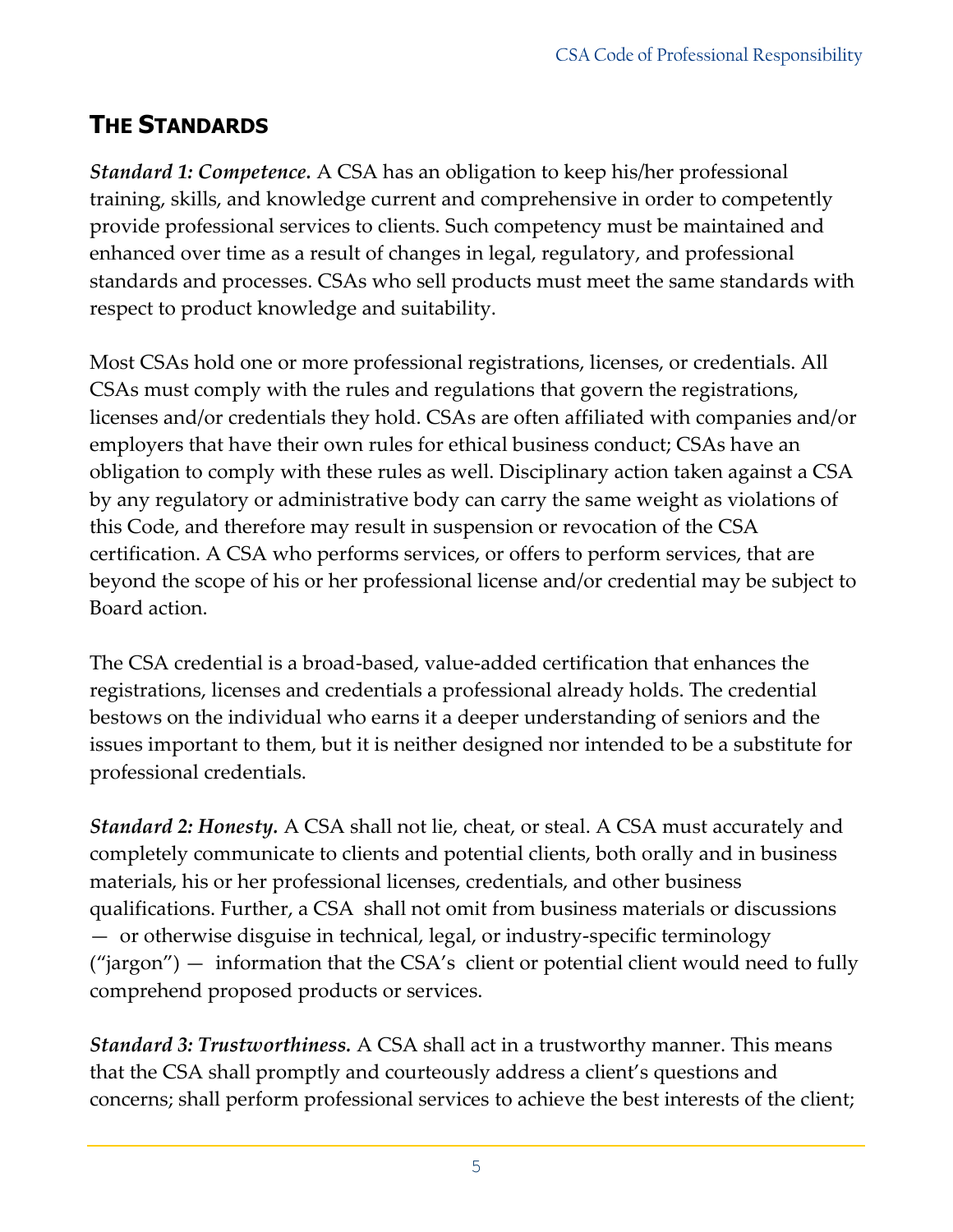and shall be dependable, honoring personal and professional promises made.

*Standard 4: Fairness.* A CSA shall conduct his or her professional activities fairly and impartially, using the same standard of care in performing business activities. Further, the CSA shall disclose all potential or perceived conflicts of interest that may arise in connection with providing professional services to clients, prospects, and business associates.

A CSA shall safeguard client, potential client, and business associate information, maintaining complete confidentiality unless such party has specifically released the CSA from such duty, or in the event that such information is required to be divulged in response to proper legal mandate.

*Standard 5: Professionalism.* A CSA shall serve the public, clients or patients, potential clients or patients, business associates, and employers with the highest degree of professionalism, exercising due diligence and acting in good faith in all matters; exhibiting appropriate demeanor and behavior in all business settings and transactions; maintaining good customer relationships with respectful, timely, and accurate service; following best practices in maintaining the books, records, and documentation of his or her business or practice; and upholding the standards of the CSA certification and of any other licenses or credentials he or she holds.

## **THE RULES**

### **INTRODUCTION**

The Rules are derived from the Standards, and both apply to all CSAs. The Rules are meant to demonstrate specific applications of the underlying Standard. Of course, every conceivable violation of a Standard cannot be captured in a specific rule. Thus violations of Rules and violations of Standards are equally enforceable.

## **RULES THAT RELATE TO THE STANDARD OF COMPETENCE**

*Rule 101.* A CSA holding professional licenses or credentials will comply with the rules, regulations, and ethical codes that govern the holders of such licenses or credentials.

*Rule 102.* A CSA shall stay current with governmental, regulatory, administrative, and professional standards or requirements that affect, or have the potential to affect,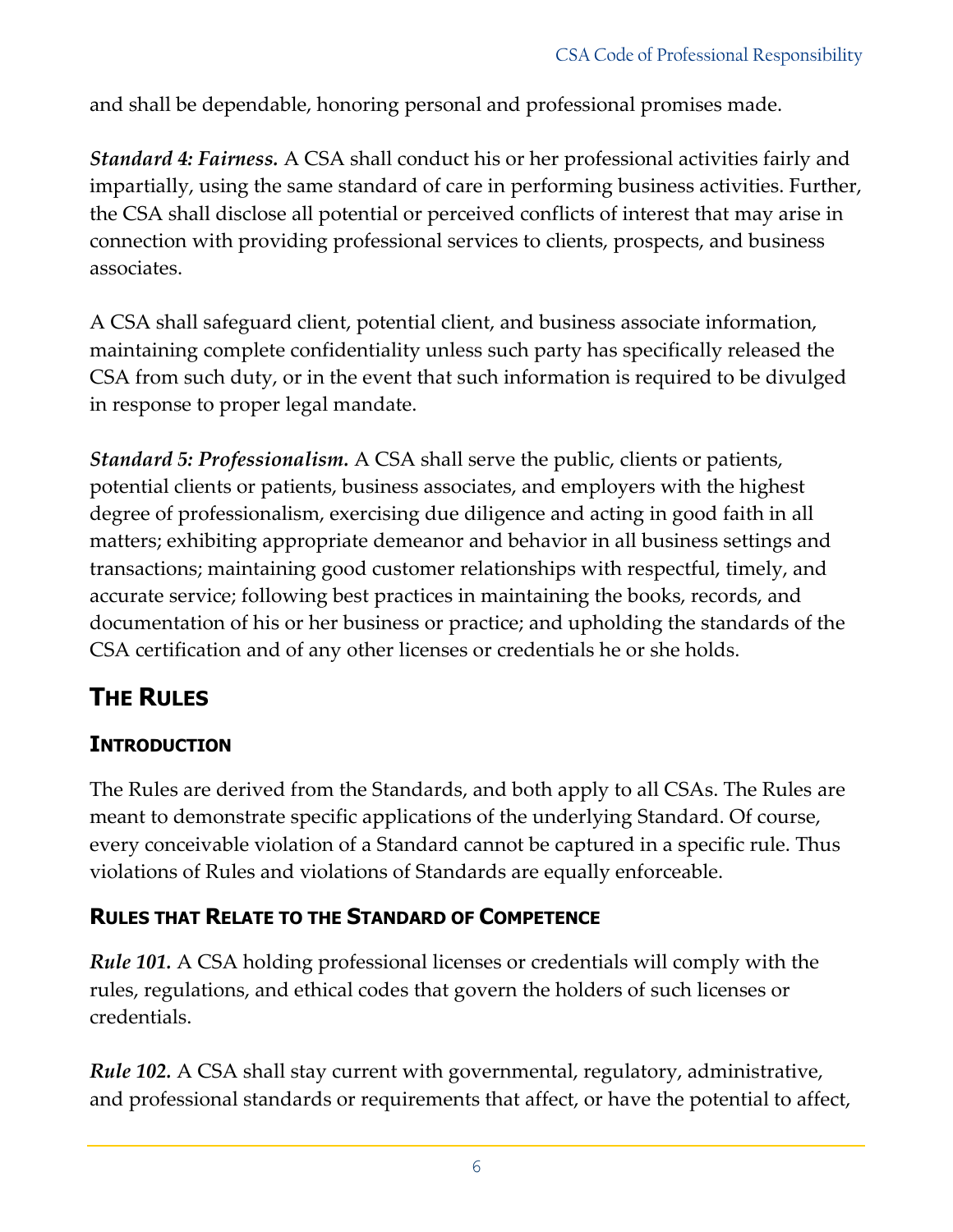such CSA's skill set and professional competence. These professional development steps include, but are not limited to, completing any Continuing Education (CE) requirements as mandated by such CSA's professional licensing authority, credentialing body, and by the CSA Certification Council ("Certification Council")in the form of CSA CE requirements for CSA recertification.

*Rule 103.* A CSA shall limit his or her professional advice or services to those areas in which he or she is competent. Otherwise, as warranted, such CSA shall direct his or her client to obtain, or shall obtain on their behalf, professional advice and/or services from other individuals qualified to provide them.

*Rule 104.* A CSA shall not perform, offer to perform, or imply in advertising or other communication an ability to legitimately perform professional services that are outside the scope of the CSA's professional practice, license, or credential.

*Rule 105.* Any CSA who has been named as a subject of a complaint, an indictment, an administrative order, a court issued injunctive order or an administrative investigation, or appears as an associated person to the subject of any such complaint, indictment, order or investigation, that has been filed by a governmental, regulatory or administrative body, including, but not limited to, by any attorney general or criminal prosecutor, may be administratively suspended by the CSA Board of Standards, Inc. at its discretion, subject to approval by the Certification Council, pending the results of further Board action. The Board may presume for any and all purposes that the allegations or findings of any such complaint, indictment or order are true.

*Rule 106.* A CSA shall not charge fees based solely on the basis of the CSA certification, and shall not assert or claim that the CSA certification qualifies him or her to give advice outside the scope of such CSA's professional occupation and license(s).

### **RULES THAT RELATE TO THE STANDARD OF HONESTY**

*Rule 201.* A CSA shall accurately and completely convey to clients and potential clients, whether presented orally or on business materials, his or her true profession and active professional licenses or credentials.

*Rule 202.* A CSA shall not solicit clients through false or misleading communications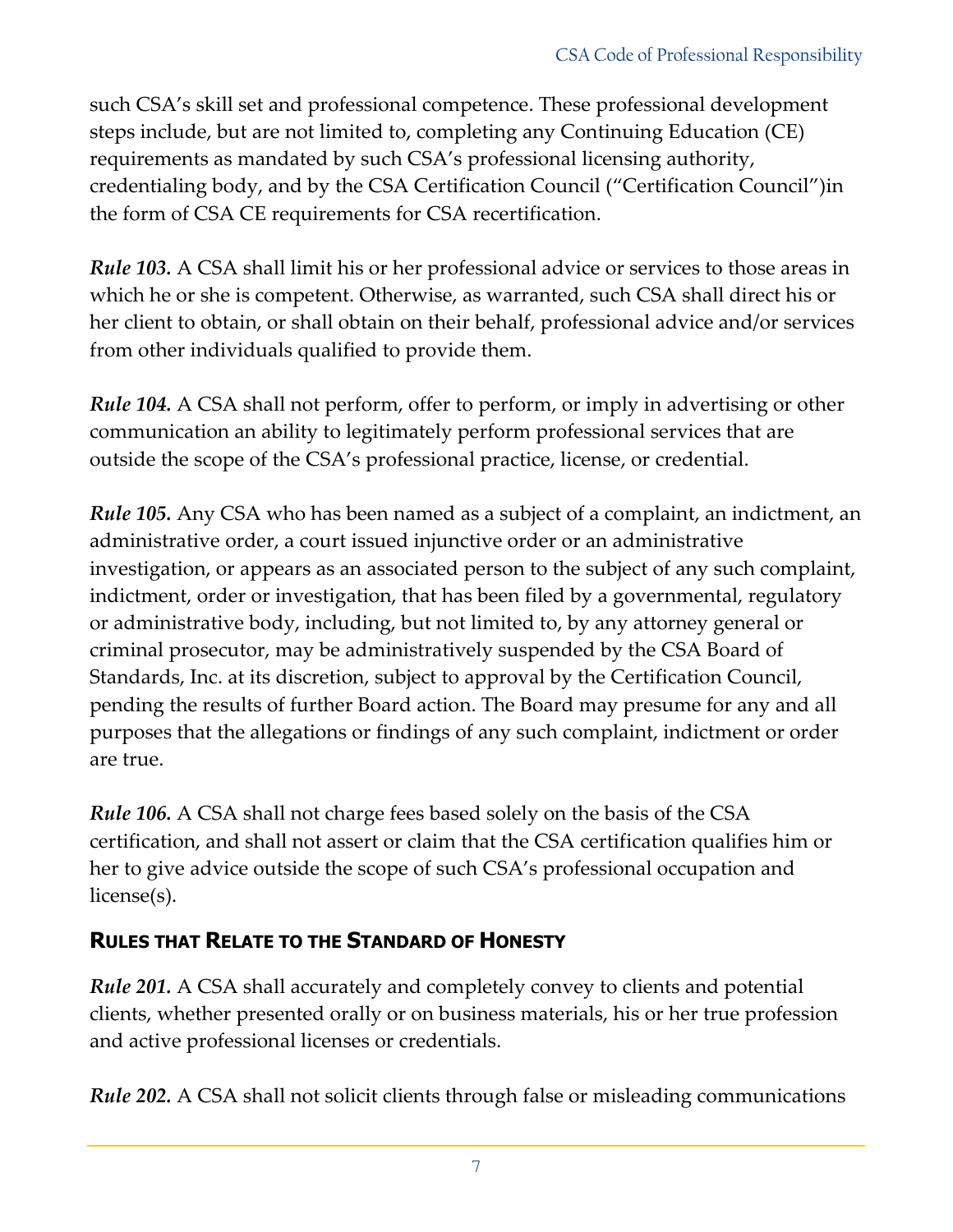or advertisements, whether written, oral, or electronic. This includes misrepresentation via an incomplete description of a product or service. See Appendix A, Advertising Guidelines for CSAs, for more detailed definitions and advertising rules.

*Rule 203.* A CSA shall not provide professional advice, services, or products through dishonesty, fraud, deceit or misrepresentation either directly or by omission. Further, such CSA shall not make false or misleading statements to a client, employer, governmental, administrative or other regulatory body or official, or any other person or entity.

*Rule 204.* A CSA shall not represent the views of the Certification Council, or the CSA Office of Certification or purport to represent such views, unless the CSA has been expressly authorized to do so. The CSA shall at all times clearly identify his or her personal or professional opinions.

#### **RULES THAT RELATE TO THE STANDARD OF TRUSTWORTHINESS**

*Rule 301.* Prior to establishing a professional relationship, a CSA may, upon request, provide a prospective client with references and recommendations from present or former clients, provided that such references and recommendations do not violate the confidentiality provisions of this Code.

*Rule 302.* A CSA shall secure client approval and authorization, in a form compliant with such CSA's credentialing or licensing guidelines, of all products and services prior to their delivery.

*Rule 303.* A CSA shall exercise reasonable and prudent professional judgment in providing professional services, shall provide such services in a timely manner, and shall not exceed the scope of his or her license, credential, or qualifications.

*Rule 304.* A CSA shall provide prompt, conscientious, and reliable service to clients, potential clients, employers, principals, and other persons, including responses to The CSA Office of Certification and CSA Board of Standards requests.

*Rule 305.* A CSA shall confirm that his or her senior clients fully understand the terms and risks of a particular product or service.

8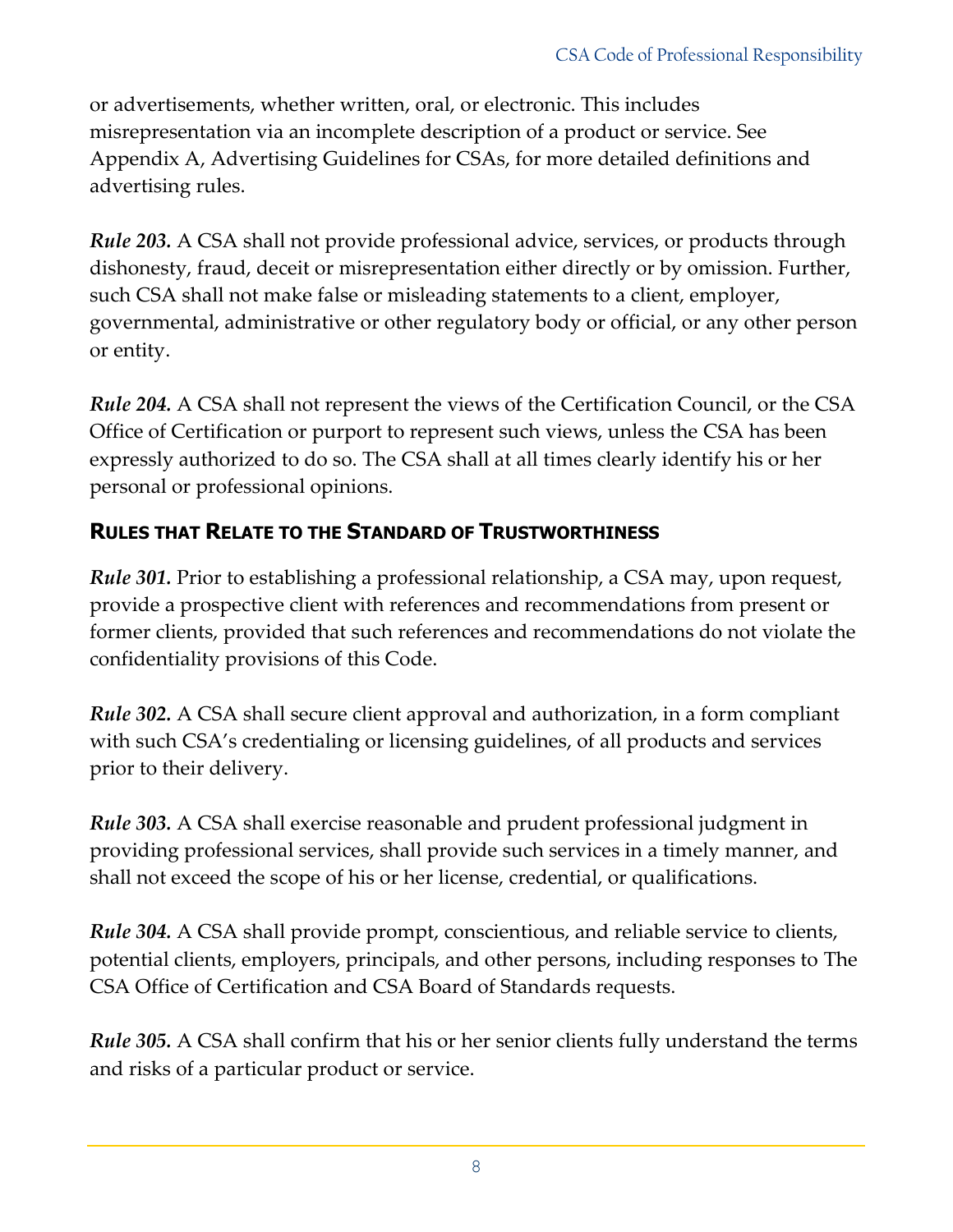*Rule 306.* A CSA shall act in the best interest of the client, and shall make reasonable effort to fulfill every promise he or she has made to the client.

#### **RULES THAT RELATE TO THE STANDARD OF FAIRNESS**

*Rule 401.* A CSA shall, in providing professional advice and services to a client, disclose to the client information that directly or indirectly affects the client relationship. This information includes, but is not limited to, the following:

- (a) Existing or potential conflict(s) of interest, changes in the CSA's business affiliation, mailing and e-mail address, company website, telephone number(s), as well as any changes to professional credentials, qualifications, and licenses.
- (b) Any other information required to be disclosed in accordance with, and in a manner compliant with, applicable laws, rules, and regulations.
- (c) Any ownership interests and/or fee reimbursement agreements or relationships with living communities, facilities, or service providers to which a client is referred.

*Rule 402*. A CSA shall safeguard his or her client's personal information, whether such information relates to a particular business endeavor or is incidental to the CSA/client relationship. Disclosure of a client's confidential information may be necessary in certain circumstances, including but not limited to:

- (a) Client well-being, legal mandates, or regulatory requirements; and
- (b) Defenses of the CSA against claims or charges of professional negligence, omission, or misconduct.

*Rule 403.* A CSA shall apply the same standard of care regarding confidentiality of information to employers as he or she applies to clients.

*Rule 404.* A CSA shall, when acting in the capacity of co-owner, partner, or principal of a company, apply the same standard of care regarding confidentiality of information to his or her co-owners, partners or principals in such company as he or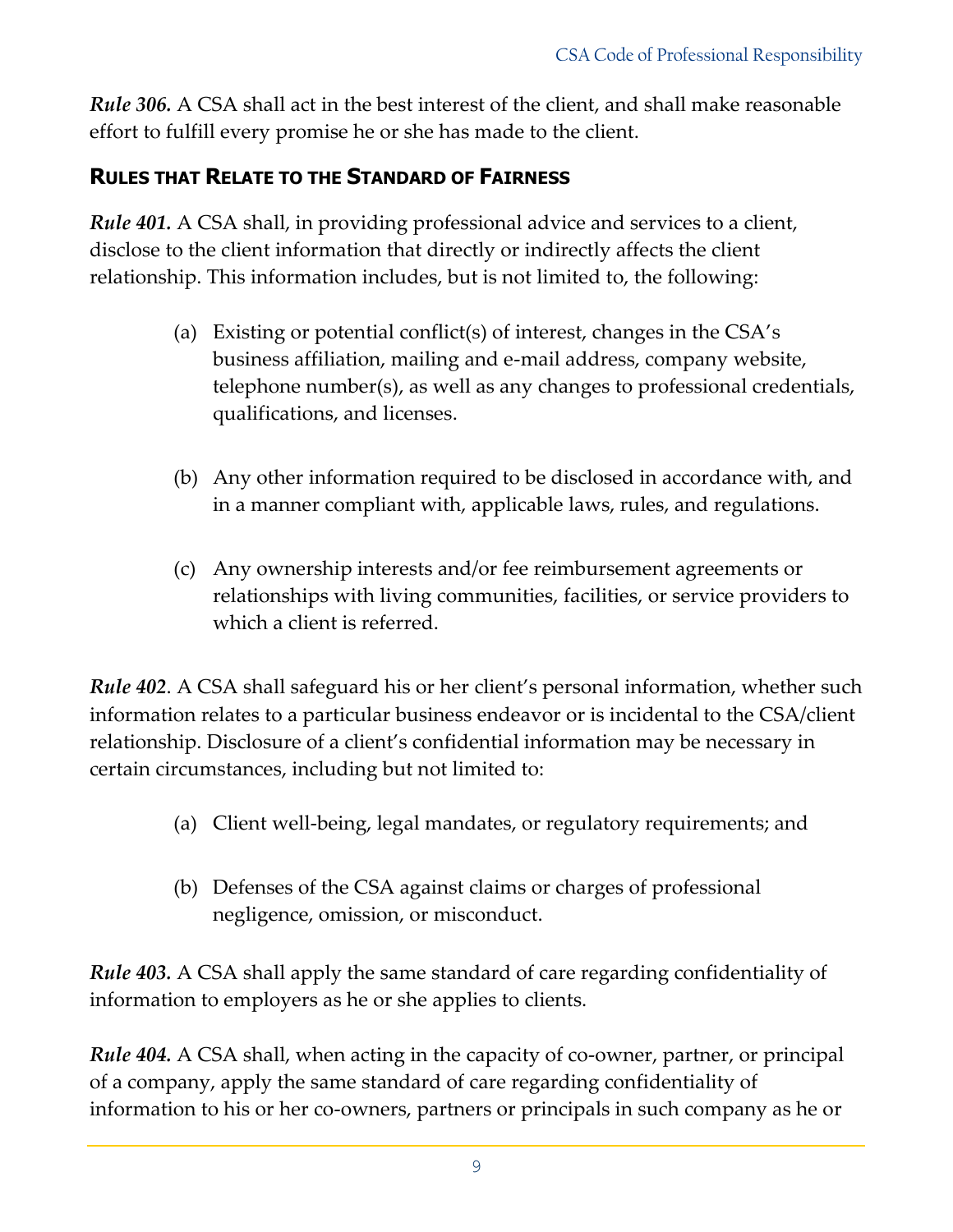she applies to clients and employers.

*Rule 405.* A CSA shall, in a timely manner, abide by a client's request for status, records, or other pertinent information, providing that such request does not involve release of information that other parties may deem confidential.

*Rule 406.* A CSA shall equally apply the same standard of care in providing professional services to clients, potential clients, or other persons.

*Rule 407.* A CSA who is an employee shall provide professional advice and/or services while at all times complying with the lawful objectives of the CSA's employer as well as with the Standards of this Code.

#### **RULES THAT RELATE TO THE STANDARD OF PROFESSIONALISM**

*Rule 501.* A CSA shall follow all credentialing requirements for earning and maintaining the CSA certification as put forth by the Certification Council. This includes, but is not limited to, complying with payment of the recertification fee and fulfilling any ongoing educational requirements.

*Rule 502.* A CSA shall use the CSA certification and/or marks in accordance with the rules and regulations for such usage as established by the Certification Council.See Appendix B, Usage Standards for the CSA Logo and Marks, for more detailed rules.

*Rule 503.* A CSA whose CSA certification has been revoked, or resigned shall not use the CSA certification and/or marks in any media or for any purpose whatsoever either orally or in writing.

*Rule 504.* A CSA shall avoid engaging in business conduct that reflects adversely on his/her integrity or fitness as a CSA.

*Rule 505.* A CSA shall demonstrate, on a personal and professional level, respect for other CSAs and other professionals. Such CSA shall apply fairness and integrity to his or her competitive business practices and refrain from denigrating other professions generally or other professionals specifically, whether they are engaged in like or dissimilar fields of endeavor.

*Rule 506.* A CSA who discovers or is made aware of, and can document or otherwise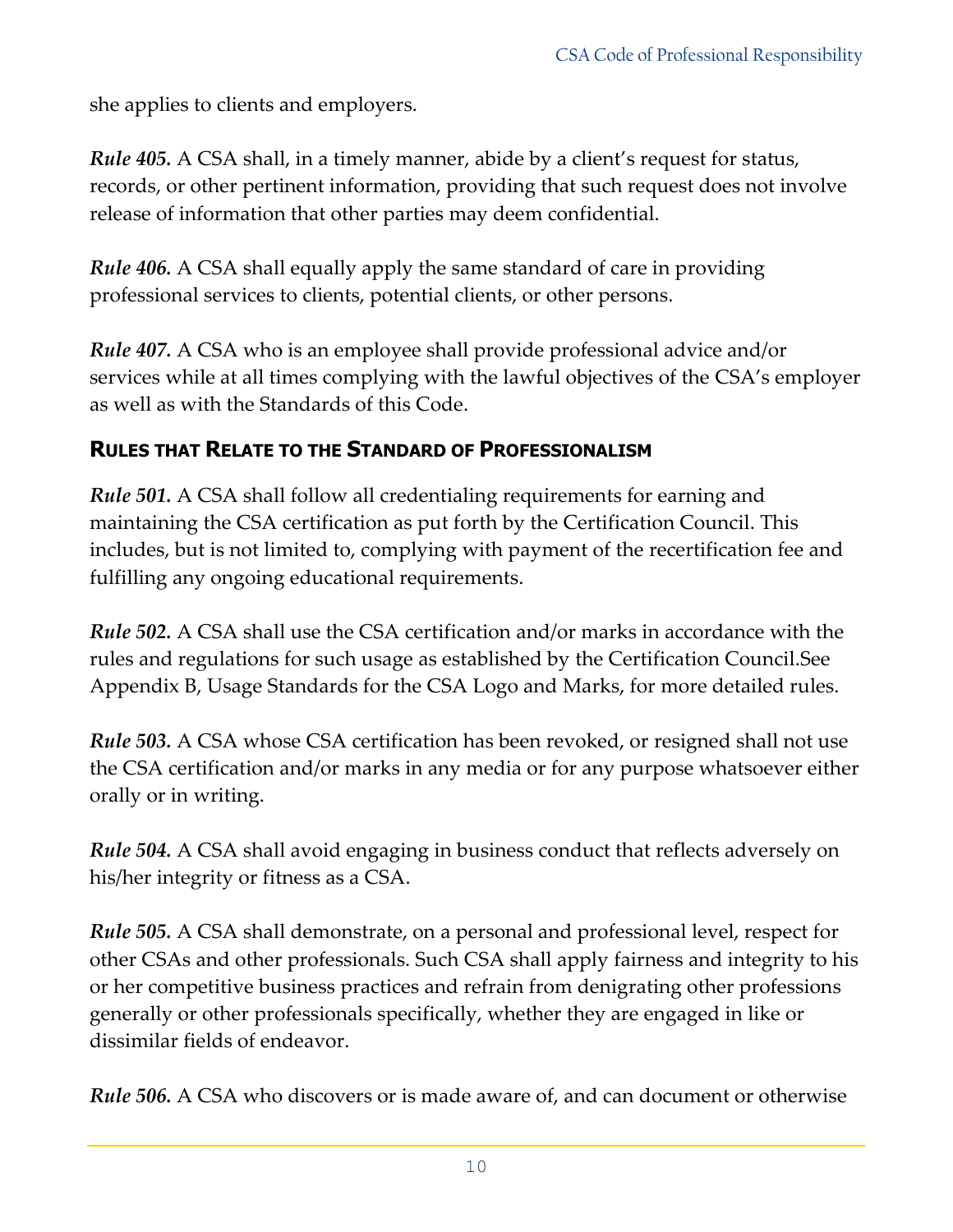substantiate, instances of professional misconduct on the part of another CSA, including but not limited to misrepresentation, negligence, fraud, and/or a violation of the CSA Code of Professional Responsibility, shall make written notification to the CSA Board of Standards, Inc.

*Rule 507.* A CSA shall carefully evaluate a client's or potential client's financial or medical circumstances (according to the CSA's field of expertise) prior to providing advice and/or services, and the CSA shall provide only the advice and/or services to such client that are appropriate to each client's particular circumstances.

*Rule 508.* A CSA shall carefully supervise subordinates to ensure that they provide client services of the same quality as is expected of the CSA.

*Rule 509.* A CSA shall, within 30 days of being informed of such proceeding, accurately and completely disclose to CSA Office of Certification any disciplinary, legal, or civil proceedings in which he or she is named, directly or by association, and shall promptly update the CSA Office of Certification of changes in the CSA's status as determined by the agency or body performing such review or proceeding.

*Rule 510.* A CSA who has been notified by the CSA Board of Standards, Inc. that he or she is the subject of a complaint cannot relinquish the CSA certification to avoid disciplinary action.

## **THE DISCIPLINARY PROCEDURES**

### **THE CSA BOARD OF STANDARDS**

The CSA Board of Standards, Inc. (the "Board"), an independent, nonprofit corporation, was established to review and resolve complaints lodged against Certified Senior Advisors for alleged violations of this Code. The Board has original jurisdiction over all such complaints and is solely and exclusively responsible for reviewing and adjudicating complaints and shares responsibility with the Certification Council for imposing sanctions involving a suspension for revocation of the right to use the CSA certification mark. The Board is solely responsible for imposing any sanction less than suspension or revocation of the CSA certification mark. The *CSA Board of Standards Policies and Procedures*, a collateral document to this Code available on the CSA website, articulates the operating policies and procedures by which the Board conducts its business.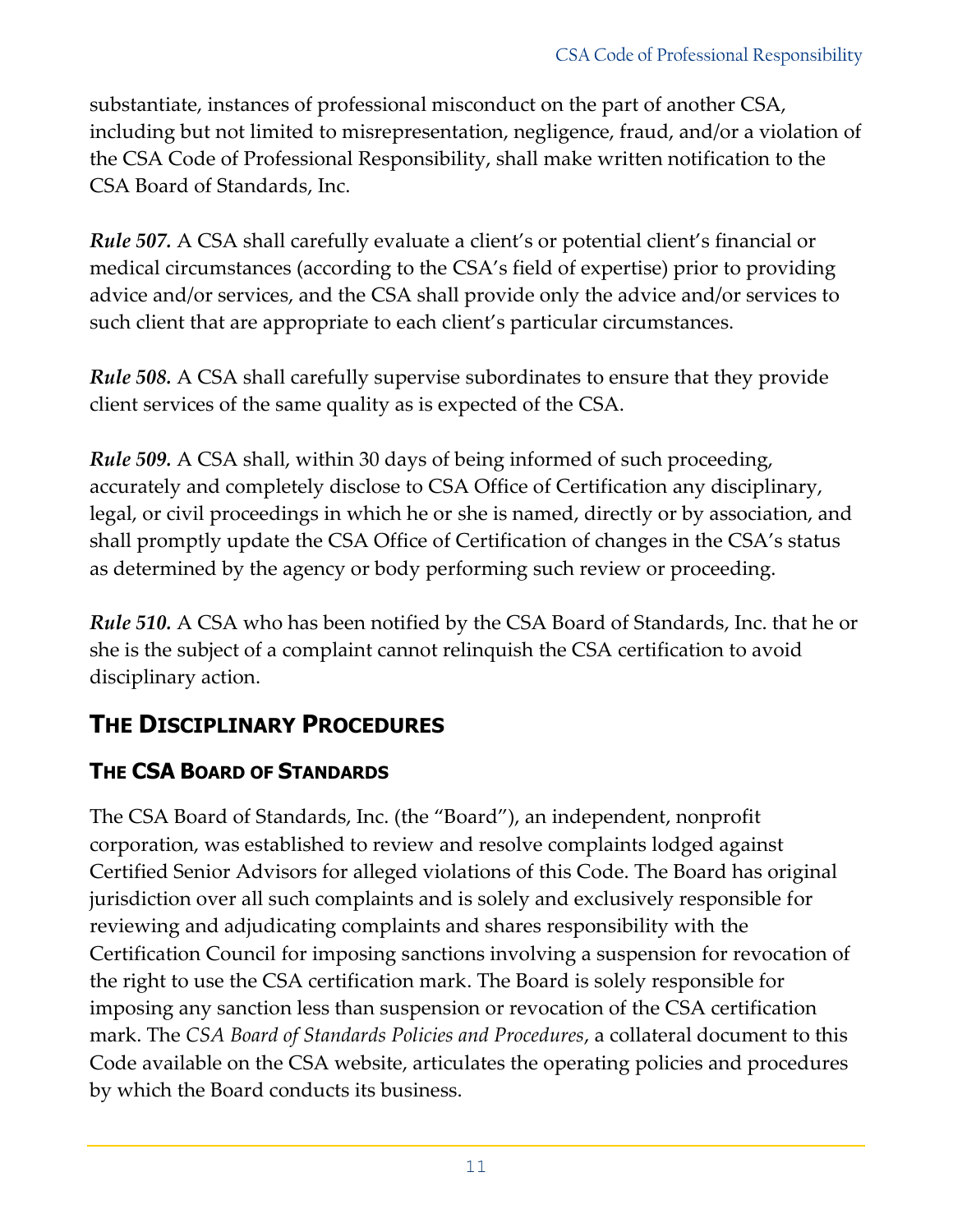In addition to all other powers and authority expressly granted and fairly implied by the other provisions of this Code, the Board is authorized to:

1. Impose an administrative suspension of a CSA's right to use the CSA certification mark with approval of the Certification Council. The administrative suspension is put in place prior to notifying the CSA that he or she has been named as the subject of a complaint — and in advance of the complaint hearing. The administrative suspension, which may be imposed by direct Board action or by the Board's designee at the direction of the Board with ratification by the Certification Council, suspends a CSA's right to use the certification mark if such CSA is named as the subject of, or is named as an associate to the subject of, a complaint or investigation by any governmental, licensing, or certifying agency or body authorized to instigate such action that charges, alleges, or investigates conduct of the CSA, which would, if proven, establish a violation of this Code by the CSA.

2. Enlist the aid or assistance of one or more CSAs in good standing to assist with investigations.

3. Appoint staff members to perform administrative functions of the Board.

4. Periodically report to the Certification Council on issues germane to Board operations.

5. Adopt amendments to the disciplinary procedures as presented in this Code.

6. Adopt such other rules, procedures, and policies, including any changes to the CSA Board of Standards Policies and Procedures, as may be necessary or appropriate to govern the internal operations of the Board or to interpret or establish an accepted interpretation of this Code so long as any of the foregoing are consistent with the Certification Council's right to control the granting, withdrawal, suspension and revocation of the right of CSAs to use the certification mark.

7. Impose sanctions against and discipline CSAs as provided for in this Code, subject to the Certification Council's approval of any proposed sanction of suspension or revocation of the right of CSAs to use the certification mark.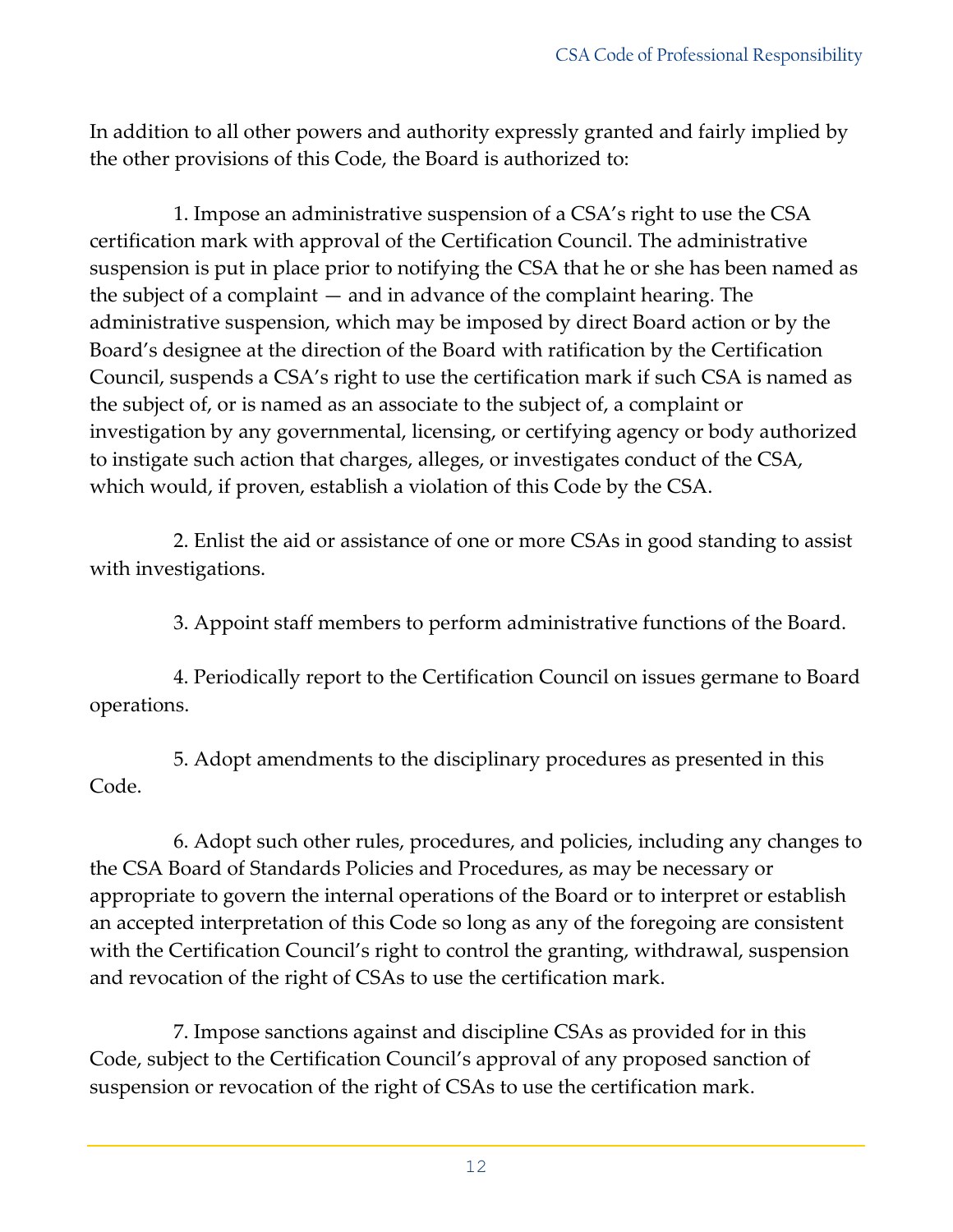8. Report sanctions resulting in revocation of a CSA certification to the Certification Council.

#### **THE COMPLAINT PROCESS**

Complaints can originate from the public, another CSA, or a state or federal regulatory agency or body. These complaints must be written and in the format required by the Board, as specified in the *CSA Board of Standards Policies and Procedures*.

The CSA Office of Certification may act as complainant and lodge a complaint if it discovers that a CSA has engaged in alleged unethical behavior whether or not that behavior has been documented in regulatory actions or civil or criminal court records.

All complaints must disclose the name of the complainant; the Board does not accept anonymous complaints. Complainants should assemble as much physical documentation as possible to support their version of events when sending a complaint to the Board. A CSA who is named as the subject of a complaint will receive a complete copy of the assembled complaint materials prior to the Board's review of the case. A CSA who is the subject of a complaint is obligated to respond to and cooperate with the Board's review of the complaint.

Complaints should be sent to the Board via:

| Facsimile at: | 303-758-8747                                                          |
|---------------|-----------------------------------------------------------------------|
| Email at:     | <u>complaints@csa-bos.org</u>                                         |
| Or mailed to: | CSA Board of Standards<br>820 S. Monaco Pkwy. #338<br>Denver CO 80224 |

Within seven days after it receives the complaint, the Board notifies the CSA who is named as the subject of the complaint. The Board requires that such CSA respond to the complaint in writing within thirty (30) days of the date of such notification.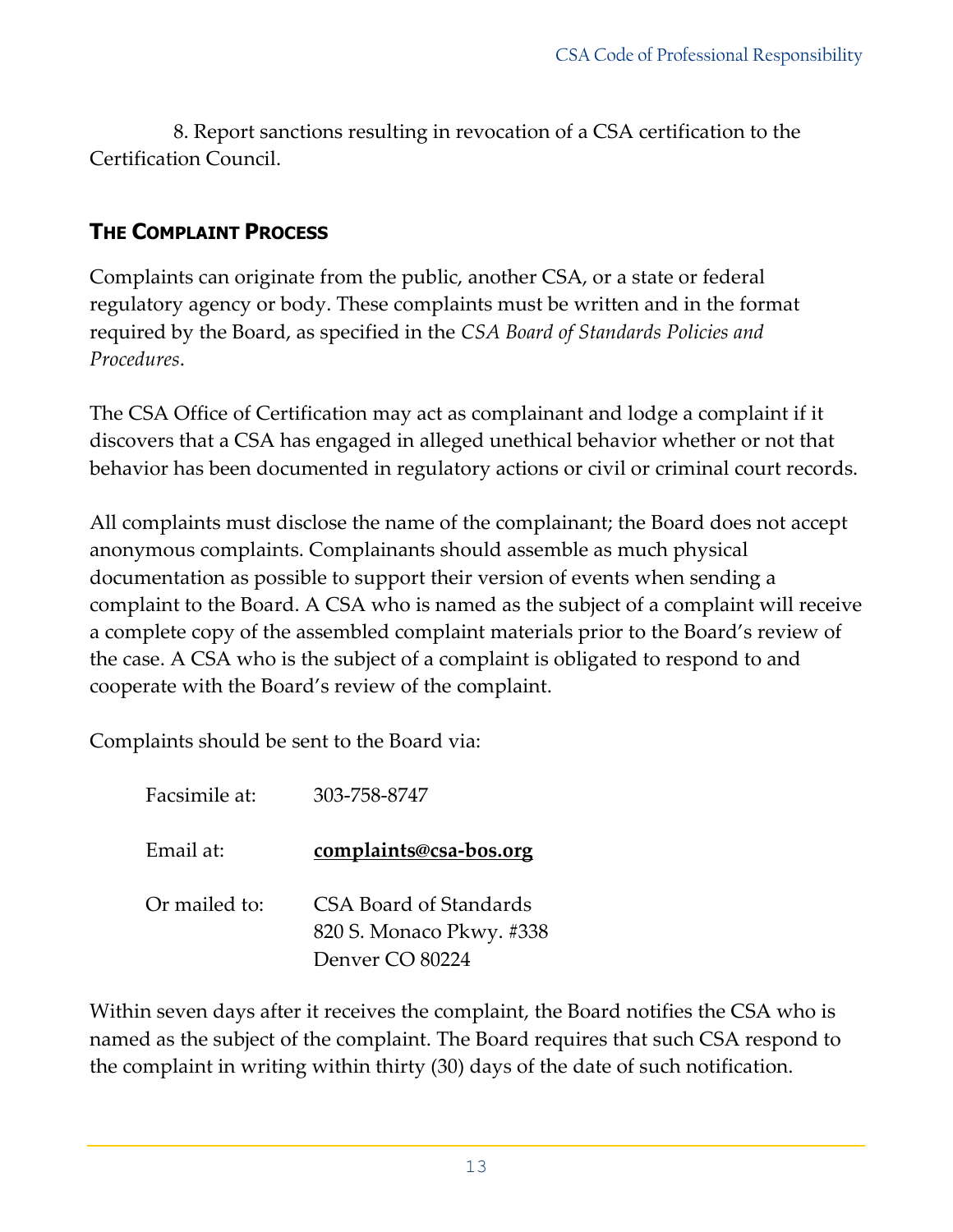After the CSAs response is received, a case review is scheduled for the next Board meeting based on the written and printed materials available to the Board.

Steps for the complaint process appear below:

1. The CSA Board receives a written complaint.

2. The Board Executive Director performs an initial review of the complaint case to determine its suitability for full Board review

3. The Board notifies the CSA that he/she is named as the subject of the complaint and requests the CSA's response and input.

4. The Board reviews the complaint case, with optional CSA participation. This review may span more than one Board meeting.

5. The Board dismisses the case or imposes such sanction as it deems appropriate, except sanctions involving suspension or revocation of the right to use the CSA certification mark must be approved by the Certification Council.

6. Once any necessary approval of the Certification Council is obtained, the Board notifies the CSA of the case determination.

7. If any discipline is imposed, the CSA is advised of the right to seek reconsideration of the Board's decision and if a suspension or revocation of the right to use the CSA certification mark is imposed, the CSA is also advised of the right of appeal.

8. Conditioned on the CSA having sought reconsideration and paid all applicable appeals fees, the Board of Standards Appeals Panel reviews any appeal filed by a CSA who disputes the any sanction of suspension or revocation of the right to use the CSA certification mark. .

These steps are covered in greater detail in the *CSA Board of Standards Policies and Procedures* document available on the CSA website.

#### **DISCIPLINARY ACTIONS IMPOSED**

The Board is empowered to impose a range of sanctions, subject the approval of the CSA Certification Council for any sanction involving suspension or revocation of the right use the CSA certification mark, which include:

**1. Administrative Suspension**. The Board may choose to impose an administrative suspension of a CSA's right to use the CSA certification mark prior to notifying the CSA that he or she has been named as the subject of a complaint — and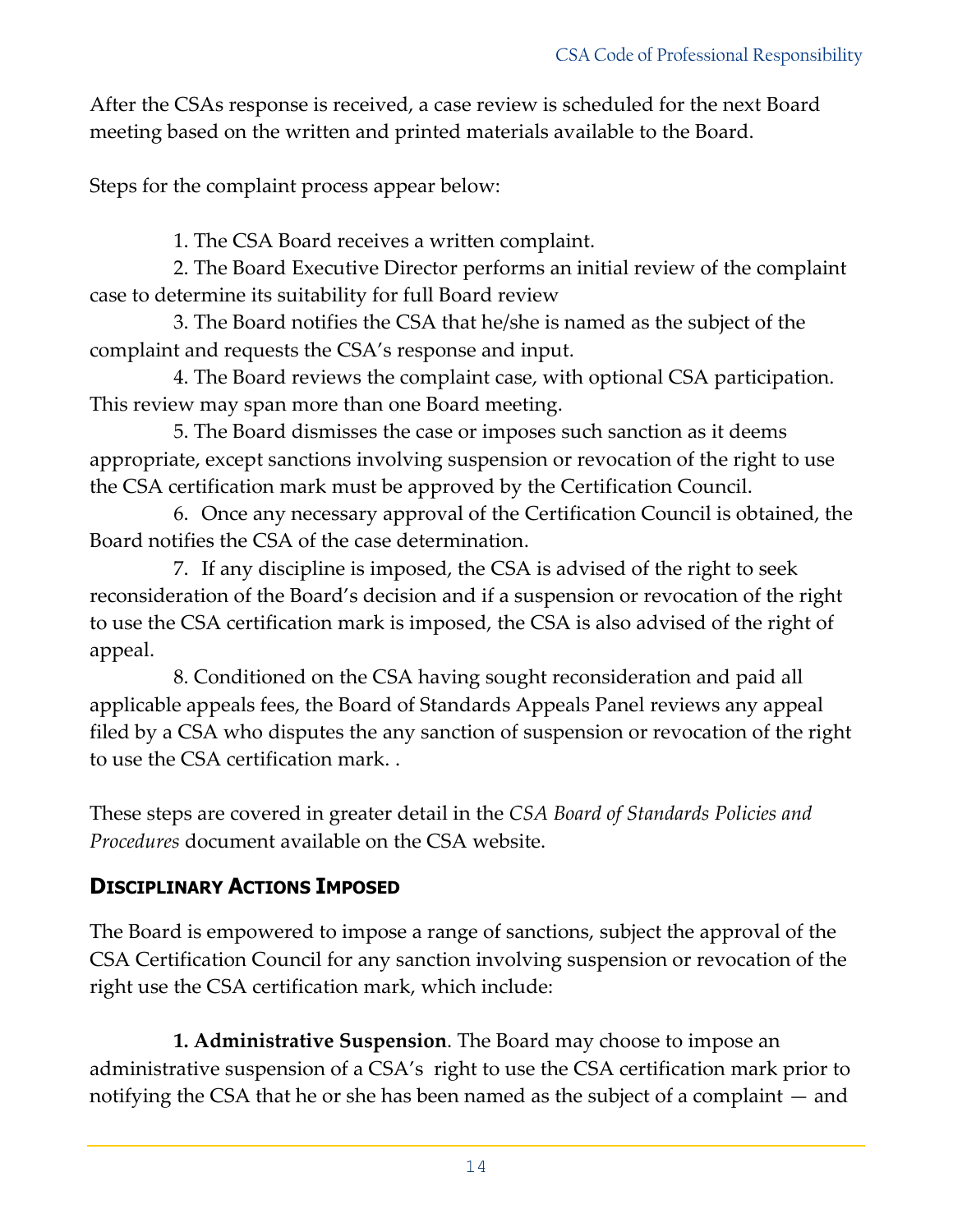in advance of the initial complaint hearing. The Board may lift or continue the administrative suspension depending on its review findings.

**2. Private Censure**. The Board may order private censure of a CSA. This form of censure shall be an unpublished written reproach sent by the Board to a censured CSA. The Board may publish the case without naming parties involved.

**3. Public Censure**. The Board may order that a public letter of censure be issued against a CSA, which letter shall be a publishable written reproach of the CSA's behavior.

**4. Suspension**. The Board may order suspension of the right of the CSA to use the certification mark for a specified period of time, not to exceed three (3) years, for those individuals whose violations of the Code are deemed less egregious.

The Board may assign any CSA sanctioned with suspension or any lesser discipline certain educational or other tasks, completion of which is required in order to lift the suspension or to remain in good standing. The Board reserves the right to publish the fact of suspension together with identification of the CSA in a press release or by another method, although the fact of an administrative suspension is not published. After a suspension has been lifted, the CSA may be required to recertify his or her CSA certification under terms prescribed by the Board and in compliance with policies of the Certification Council for recertification.

**5. Revocation.** The Board may order permanent revocation of a CSA's right to use the certification mark. In the event of a permanent revocation, the Board reserves the right to publish the fact of the revocation together with identification of the CSA on the CSA website, or by another method. Unless otherwise mandated by the Certification Council, revocation of a CSA's right to use the certification mark shall be permanent.

Disciplinary decisions of the Board are subject to review at the request of the CSA in the manner provided by the Board's policies and procedures. The Board's current Disciplinary Review Procedures provide for a two-step review process: (1) all decisions of the Board which impose any discipline on a CSA are subject to reconsideration based upon a timely request which shows either the existence of additional evidence not reasonably available at the time the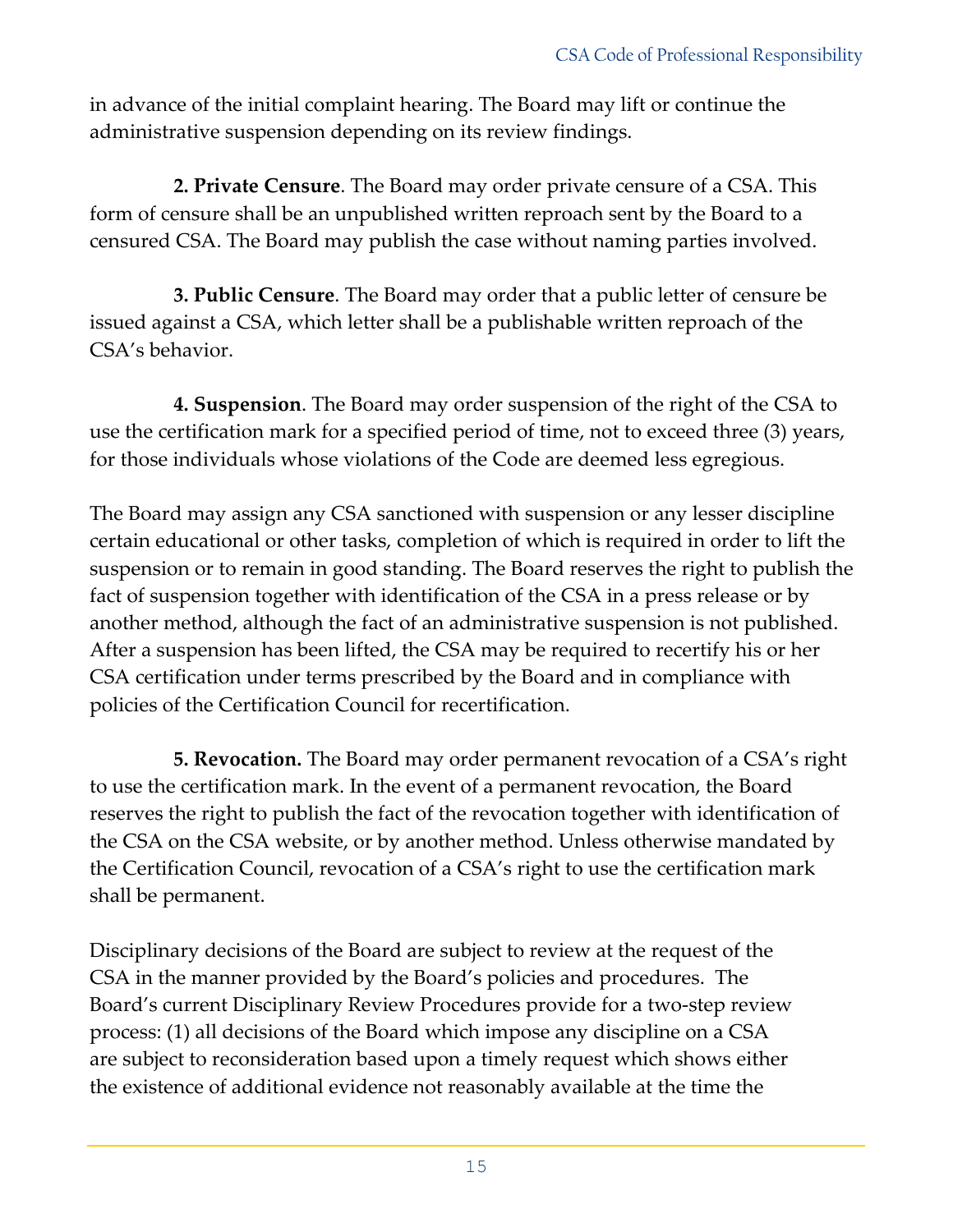CSA filed his or her response to a complaint or a serious misapplication of the facts to the Code, and (2) any decision which imposes discipline of suspension, other than an administrative suspension, or a revocation of a CSA's right to use the Certified Senior Advisor (CSA)® certification mark may be appealed to the CSA Board Appeals Panel following a timely request for reconsideration and payment of a filing fee and any required transcription deposit.

All requests for reconsideration must be filed within twenty (20) days of the date the CSA is given notice of the disciplinary decision. The Board's decision following reconsideration of the Board's initial decision or, if reconsideration is not timely sought, then the Board's initial decision is deemed final. Except for final decisions of the Board which impose discipline of suspension, other than administrative suspension, or revocation and for which a timely request for reconsideration has been made, there is no right to appeal a final decision of the Board. Any permitted appeal should be made as provided for in the Board's Policies and Procedures regarding Disciplinary Review Procedures.

Except for the publication of certain sanctions as provided above, results of Board case reviews are kept confidential. At its discretion, however, the Board may release details of specific case reviews to certain federal and state licensing and credentialing bodies and governmental and quasi-governmental regulatory agencies empowered to investigate and discipline members of certain professions, if the facts or charges being investigated or prosecuted by such bodies or agencies warrant such release.

A CSA may authorize the Board to release information concerning a case brought against that CSA using forms of release provided by the Board.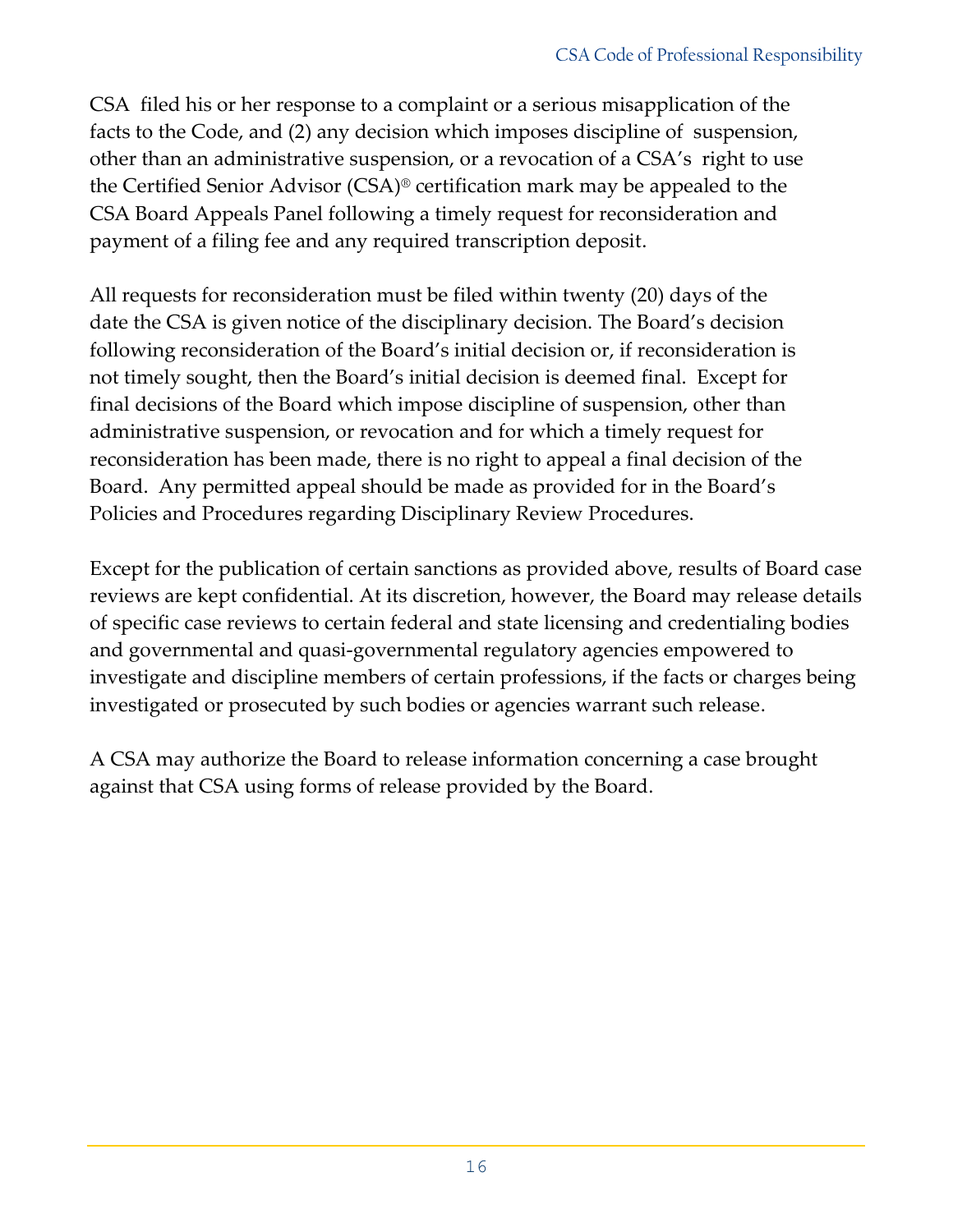# Appendix A to CSA Code: Advertising Rules for CSAs

#### **INTRODUCTION**

Professionals who earn the CSA certification have demonstrated a special interest in learning more about the financial, health, and social issues important to seniors. They have also pledged to serve seniors according to the high ethical standards contained in this Code. Because advertisements or promotional activities are often the first point of contact between the CSA and seniors, all advertising done by a CSA, or done on a CSA's behalf, must withstand heightened scrutiny.

CSAs must agree to and abide by the advertising guidelines appearing in this Appendix A, regardless of whether the business materials or promotional activities in question are specifically defined under "Definition of Terms" below. Careful attention to the letter and the spirit of these rules will help a CSA ensure that his or her advertising materials and promotional activities are ethical.

#### **DEFINITION OF TERMS**

*Advertisements.* Any materials designed to describe and encourage the purchase of a product or service. Examples of advertisements include flyers mailed or otherwise distributed, newspaper ads, correspondence, business cards, telephone solicitations, and any other materials designed for print, broadcast, web-based or other electronic media that encourage the purchase of a product or service.

*Promotional activities.* These activities include, but are not limited to, seminars, workshops, speeches, interviews, meetings, appointments, or other activities. Promotional activities may be designed for, or recorded in, print, broadcast, or electronic media. In the case of meetings or appointments, they may occur face-to-face with clients or potential clients in an office or home setting. Like advertisements, promotional activities describe and encourage the purchase of a product or service; typically they are held to develop leads for prospective sales.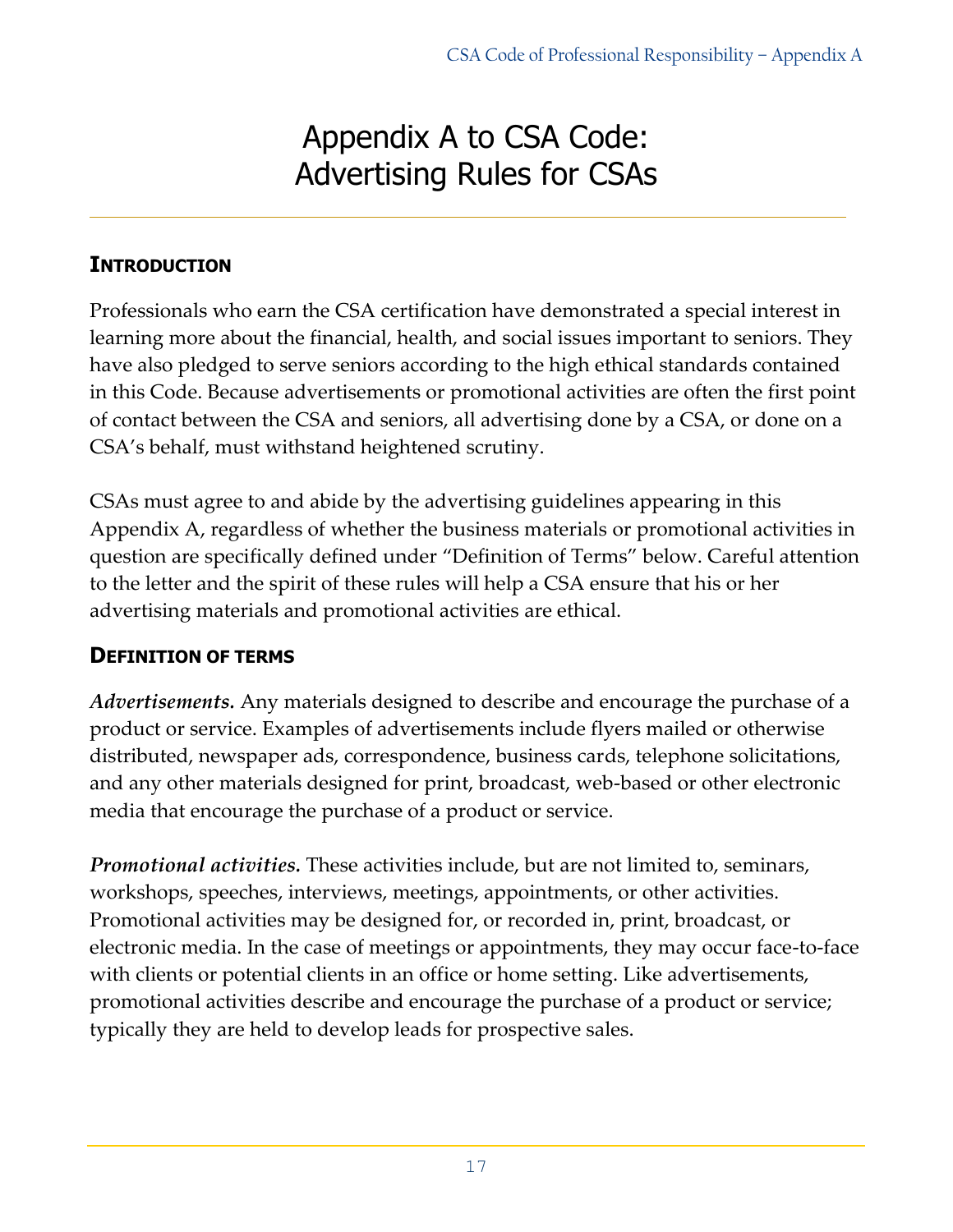#### **GUIDELINES FOR CSA ADVERTISEMENTS**

CSAs are required to implement consistently the following elements when designing new advertisements, recasting existing ones, or purchasing pre-existing advertising packages or systems:

1. Proper identification. All advertisements produced by or on behalf of CSAs must contain the following information:

- (a) the name of the CSA
- (b) the name of the CSA's company
- (c) the business phone number and business address for the CSA
- (d) the CSA's profession, as established by professional credentials and licenses.

**2. Proper use of the CSA logo and/or CSA marks**. CSAs in good standing are entitled to use the CSA logo and certification marks in their advertisements, provided that they follow the usage rules appearing in Appendix B to this Code.

3. No misleading, deceptive, or confusing statements. Examples of misleading, deceptive, or confusing statements include, but are not limited to, those which claim or imply any of the following:

- (a) That the CSA possesses legal, financial, medical, social, or other professional expertise beyond the scope of what his or her professional licenses, certifications and formal training provide.
- (b) That the advertised products, if investment opportunities, carry "no risk," are "risk-free," or "completely safe".
- (c) That the advertised products, if investment opportunities, guarantee an unrealistic rate of return; or that fail to disclose any limitations or charges that qualify investment terms or performance expectations.
- (d) That the advertised products or services have "no annual fees or sales charges" if the selling agent receives compensation for such products or services.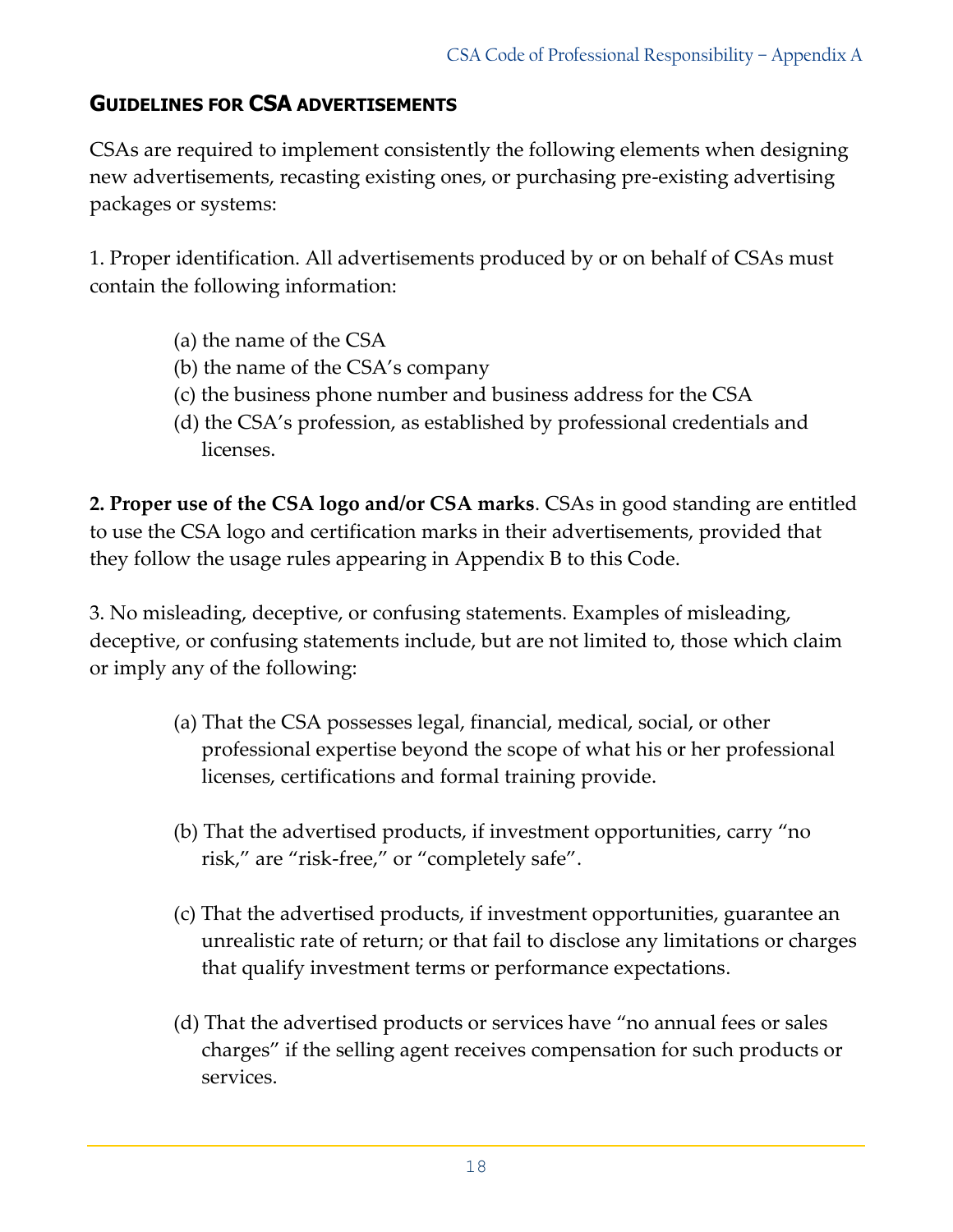- (e) That the advertised products or services are endorsed (directly or implied) by a governmental agency, nonprofit or charitable institution, or senior organization if they are not.
- (f) That the advertiser or CSA is the same as, is connected with, or is endorsed (directly or implied) by a government agency, nonprofit or charitable institution, or senior organization if he/she is not.
- (g) That the advertised products or services, or the advertiser, or the CSA's business, is endorsed (directly or implied) in any way by the Certification Council.
- (h) That the reader may lose a right, a privilege, or benefits under federal, state, or local law if he or she fails to respond to the advertisement.

**4. Specific restrictions**. Advertisements for products or services offered by, or on the part of, a CSA must not:

- (a) Present the CSA, whether directly or indirectly, as able to provide products or services that are beyond the scope of the CSA's profession, as established by professional licenses or credentials.
- (b) Omit or obscure the CSA's true professional standing and qualifications.
- (c) Omit or obscure the true purpose of a seminar, presentation, workshop, or other promotional activity.
- (d) Disparage other professionals, professions, agencies, and organizations or the recommendations or policies they advocate.
- (e) Imply that other professionals, professions, agencies, and organizations in some way conspire, or have conspired, to issue policies or regulations for the purpose of overcharging or otherwise exploiting a particular group.
- (f) Attempt to alarm or panic members of an intended audience by misconstruing, highlighting, or sensationalizing selective data from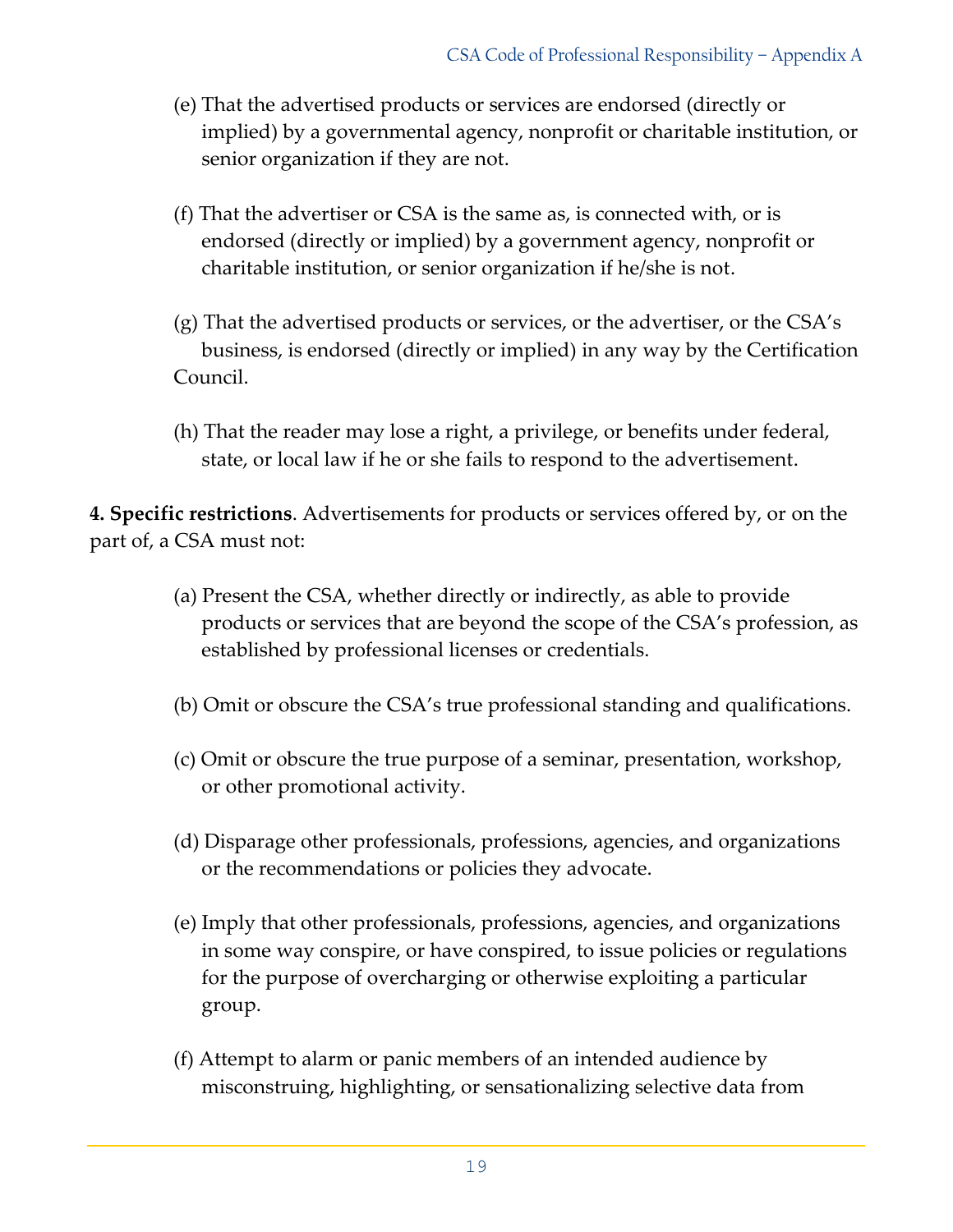industry market trends or legal rules and regulations. No material fact or qualification may be omitted if the omission would cause the advertisement, or the element of the advertisement, to be misleading.

**5. Proper disclosure**. All CSA advertisements that promote a product or service must properly disclose information to intended audiences.

In practical terms, this means that:

- (a) The advertisement must reveal the true nature of the product or service promoted.
- (b) Web advertisements must disclose in which states or other regions the CSA is licensed or credentialed to offer products or services.
- (c) For advertisements that target persons aged 55 and over, the ad must disclose whether the CSA has organized a seminar, workshop, or other live event in order to develop prospect lists for possible follow-up.

**6. Disclosure Statement.** The Certification Council requires that Certified Senior Advisors who present themselves as CSAs give to consumers the following written disclosure statement prior to the purchase of a product or service:

*Certified Senior Advisors (CSAs) have supplemented their individual professional licenses, credentials and education with knowledge about aging and working with seniors. It is recommended that you verify the validity of any professional's credentials is which you conduct business and be sure you completely understand what those licenses, credentials and education signify. The CSA certification alone does not imply expertise in financial, health or social matters. For more details visit: [www.csa.us](http://www.csa.us/)*

All CSAs are required to use the disclosure statement as of March 7, 2007. As of January 1, 2008, the CSA Board of Standards has the authority to investigate instances of noncompliance with this Rule 6.

The statement appears in CSA materials and is available on the CSA website. CSAs can use the materials provided by the CSA Office of Certification, or they are welcome to add this disclosure statement to their own business materials that they share with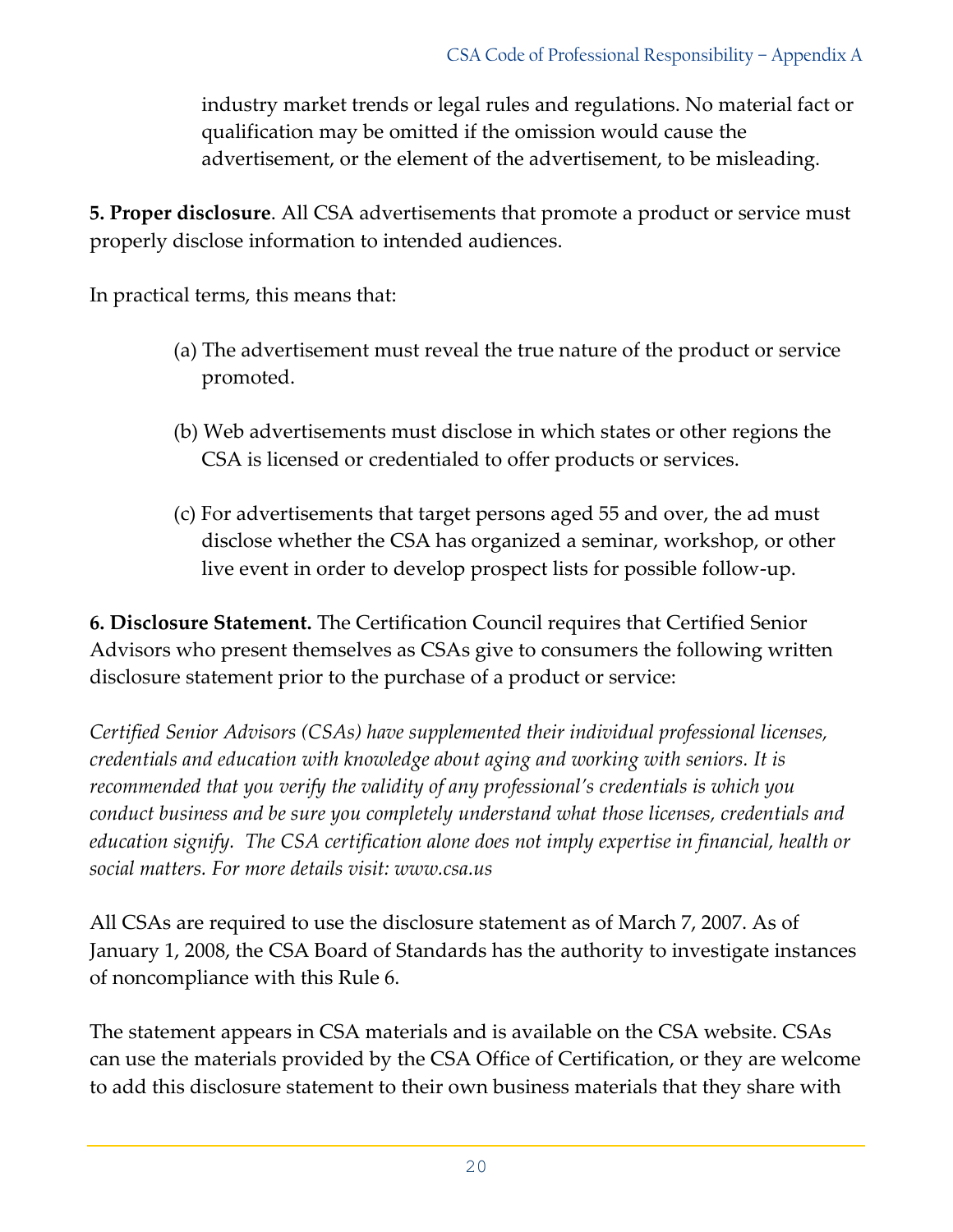consumers.

**7. Adherence to existing industry or regulatory guidelines.** Many state and/or federal agencies and corporations provide detailed advertising requirements specific to a particular profession. In addition, many companies publish guidelines for employees and other associated persons that cover advertising issues.

Furthermore, certain states or companies may provide "compliance review" services that will determine if an advertisement violates guidelines or is otherwise unsuitable for its intended audience.

A CSA is required to follow any available advertising guidelines as published by state and/or federal agencies, regulatory bodies, or individual companies, and, if available, make use of compliance review services for advertisements.

From time to time, the Certification Council may require that CSAs use specific language on their printed or electronic marketing materials, whether produced by them or on their behalf, in order for those materials to comply with the advertising guidelines in this Appendix A.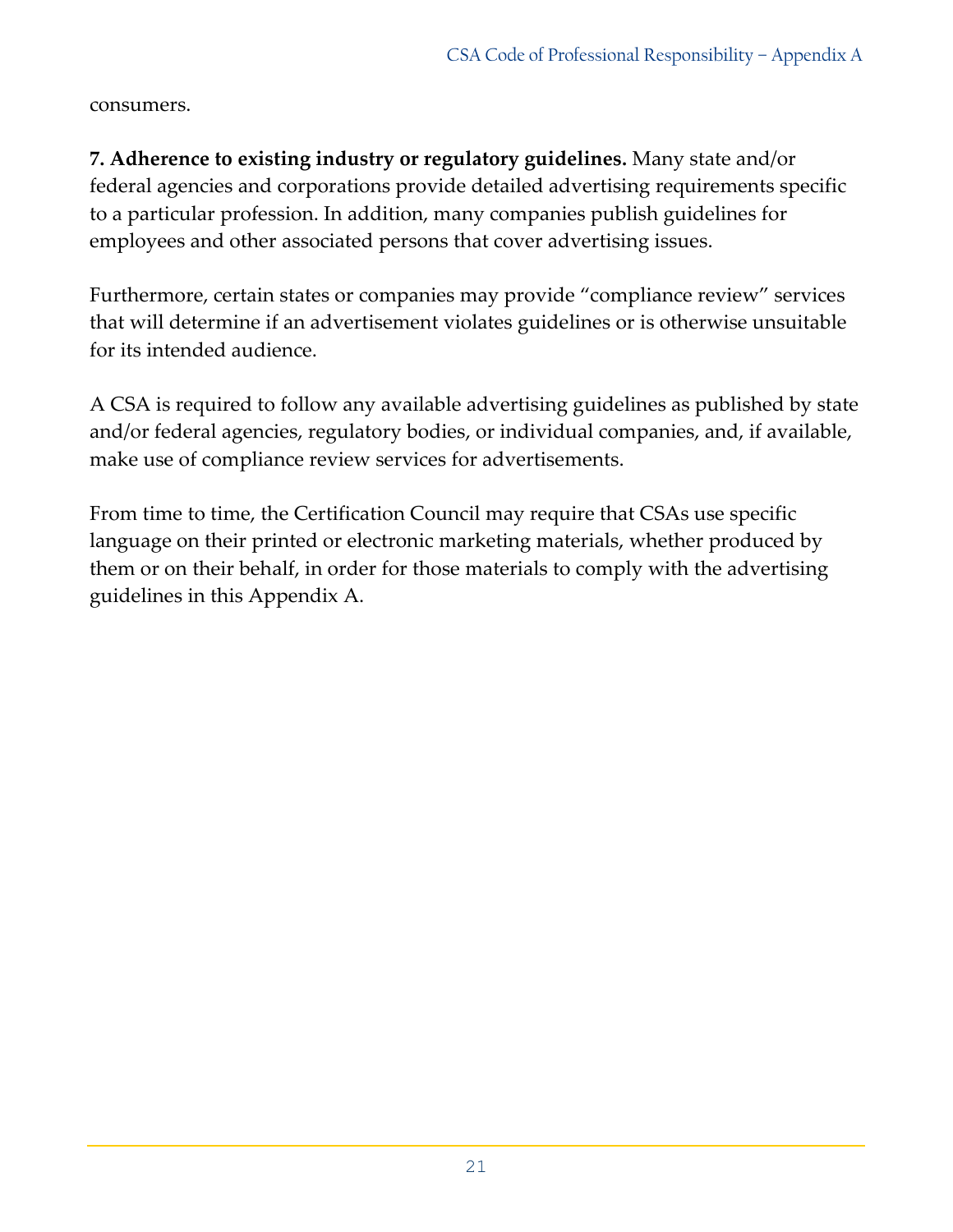# Appendix B to CSA Code: Usage Standards for the CSA Logo and Certification Marks

#### **WHY HAVE GUIDELINES FOR USE OF THE CSA LOGO AND CERTIFICATION MARKS?**

The integrity of the marks reflects the trustworthiness of the CSA Certification program and your standing as a Certified Senior Advisor (CSA)®. Improper use of the logo and certification marks may denigrate their value, recognition, and distinction. It is paramount that the logo and marks be used correctly and consistently.

Of course, non-CSAs, and CSAs who are under certain sanction from the CSA Board of Standards, Inc. are not authorized to use the CSA logo or marks in any manner. These individuals may be subject to legal remedies if the Board or the CSA Office of Certification determines that they have wrongfully used the logo and marks.

Any CSA who encounters improper use of the CSA logo or marks on any communication, including advertisements, is encouraged to forward such communication to the CSA Office of Certification, with a brief explanation of where, when, and how they came across the communication.

#### **WHAT ARE THE CSA CERTIFICATION MARKS?**

All CSAs in good standing are entitled to use the CSA marks in the conduct of their professions, as shown below:

- Certified Senior Advisor (CSA)<sup>®</sup>
- Certified Senior Advisor
- The CSA logo, which appears directly below:



*CSAs in good standing are authorized to use only the certification logo in business materials.*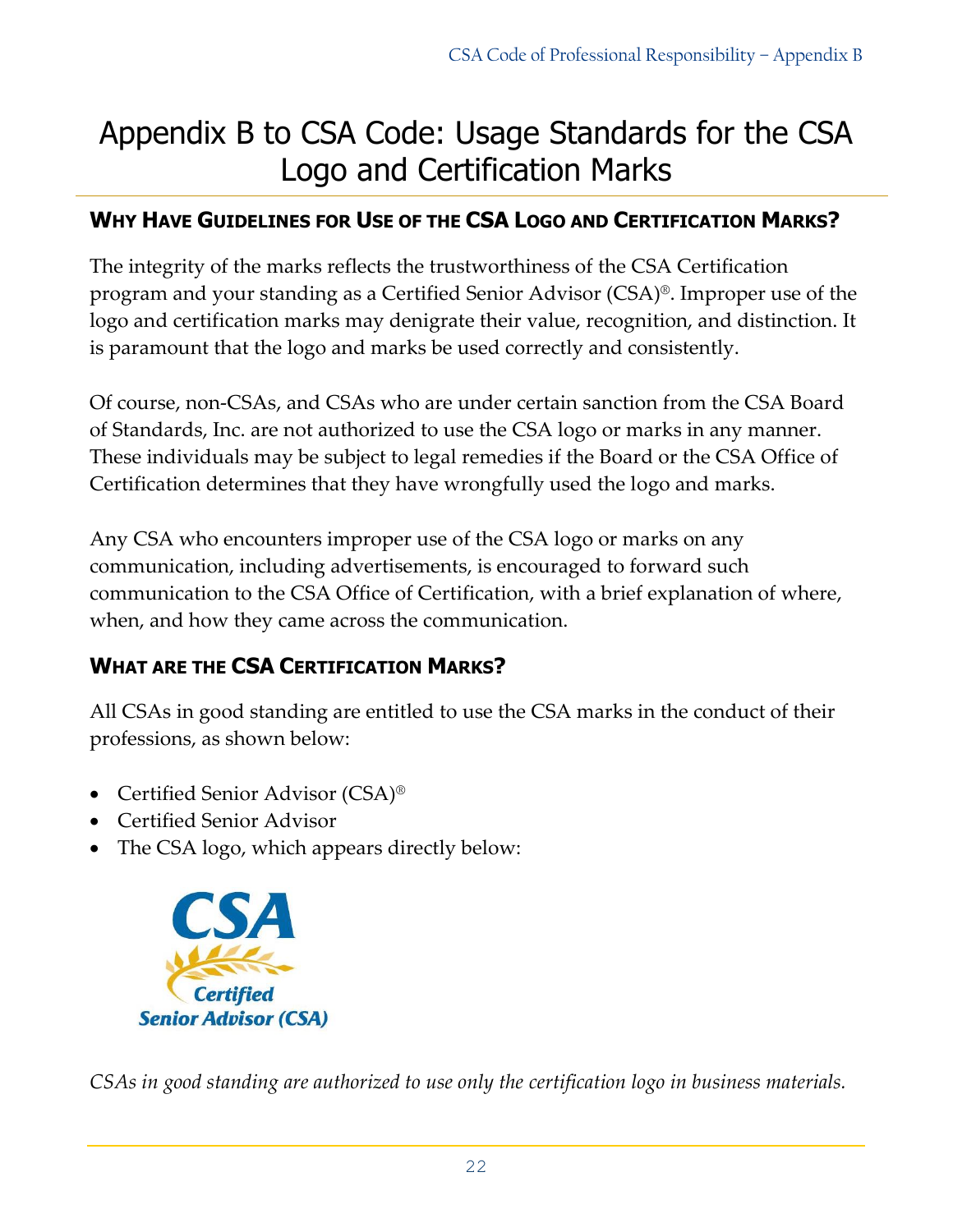#### **I. BASIC RULES FOR THE CSA CERTIFICATION AND MARKS**

A. All CSAs acknowledge and agree that the Certification Council owns all rights, title, and interest in the certification and the marks.

B. All CSAs agree to conduct themselves and their businesses in a manner that does not cast an unfavorable light on the CSA certification and marks.

#### **II. GENERAL GUIDELINES FOR USE OF THE MARKS**

The following guidelines apply to use of the certification and/or marks in both printed and electronic media.

**Guideline 1**. The CSA certification and/or marks are to be used in connection with an individual, not a company or group of individuals.

| <b>Correct Use</b>                                            | <b>Incorrect Use</b>                                                       |
|---------------------------------------------------------------|----------------------------------------------------------------------------|
| John I. Jones, CSA                                            | Jones & Co., CSA                                                           |
| <b>Certified Senior Advisor</b>                               |                                                                            |
|                                                               |                                                                            |
| Joan I. Jones, Certified Senior Advisor (CSA) <sup>®</sup>    | Jones & Co., Certified Senior Advisors                                     |
|                                                               | (CSA)                                                                      |
| <b>CSA</b><br><b>Certified</b><br><b>Senior Advisor (CSA)</b> | <b>CSA</b><br><b>Certified</b><br><b>Senior Advisor (CSA)</b> <sup>®</sup> |
| John I. Jones, CSA                                            | Jones & Co., CSAs                                                          |

Guideline 2. The ® and ™ symbols should be used properly when they appear with the certification and/or marks.

| <b>Correct Use</b>                                         | <b>Incorrect Use</b>                                 |
|------------------------------------------------------------|------------------------------------------------------|
| Joan I. Jones, CSA (in conjunction with spelling           | Joan I. Jones, CSA <sup>®</sup>                      |
| out Certified Senior Advisor)                              | Joan I. Jones, CSA <sup>™</sup>                      |
|                                                            |                                                      |
| John I. Jones, Certified Senior Advisor (CSA) <sup>®</sup> | John I. Jones, Certified Senior Advisor              |
|                                                            | $(CSA)^{TM}$                                         |
| Joan I. Jones, Certified Senior Advisor®                   | Joan I. Jones, Certified Senior Advisor <sup>™</sup> |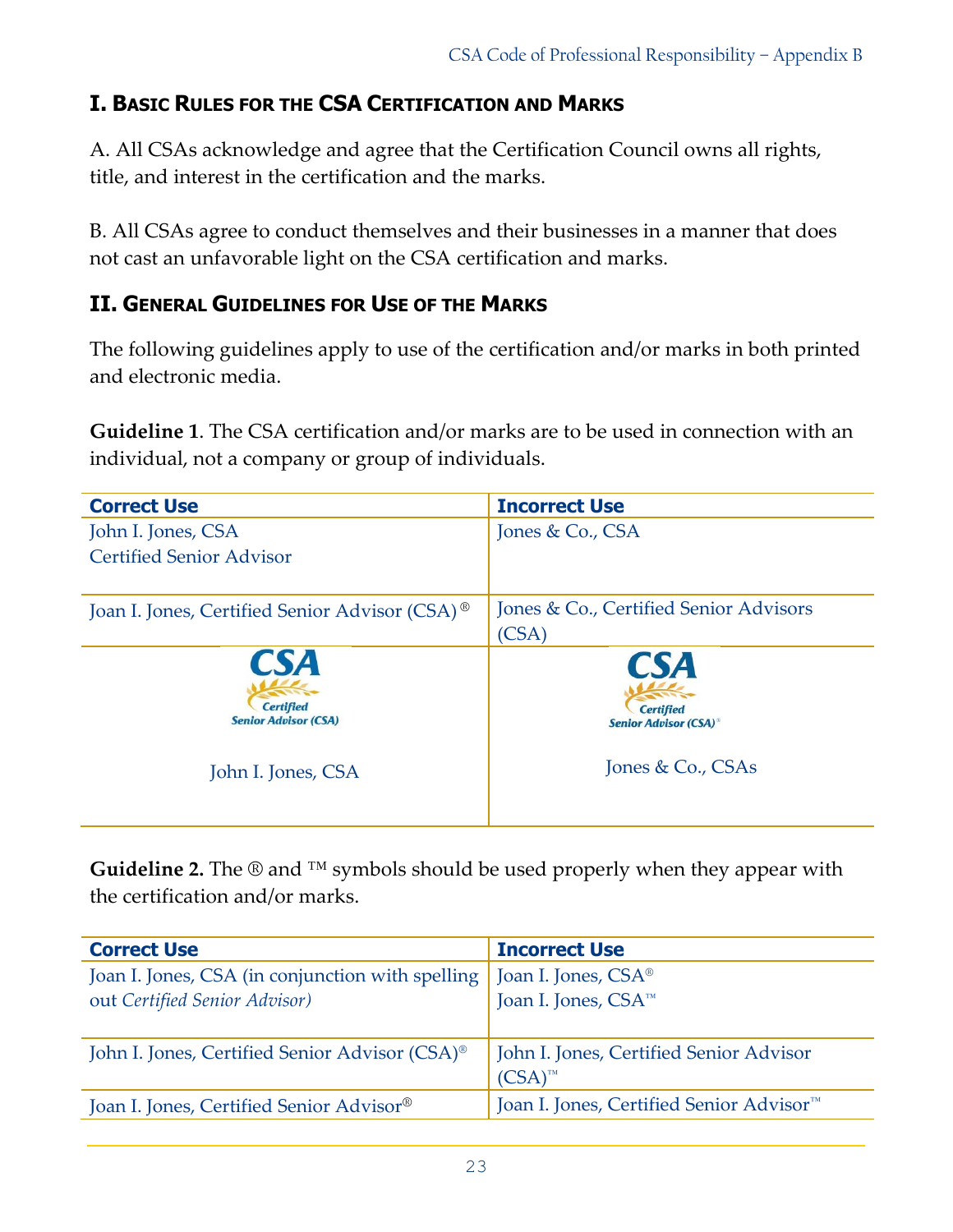**Guideline 3.** The CSA logo cannot appear on any business materials alone; it must have the CSA's name clearly associated with it.

| <b>Correct Use</b>                                                                  | <b>Incorrect Use</b>                                          |
|-------------------------------------------------------------------------------------|---------------------------------------------------------------|
| <b>CSA</b><br><b>Certified</b><br><b>Senior Advisor (CSA)</b><br>John I. Jones, CSA | <b>CSA</b><br><b>Certified</b><br><b>Senior Advisor (CSA)</b> |

**Guideline 4.** The CSA logo must appear near (above, below, or adjacent to) the CSA's name; don't separate the CSA name from the logo with other elements.

| <b>Correct Use</b>                                                                                                           | <b>Incorrect Use</b>                                                                                                                       |
|------------------------------------------------------------------------------------------------------------------------------|--------------------------------------------------------------------------------------------------------------------------------------------|
| John A. Johnson, CSA<br><b>Certified</b><br><b>Senior Advisor (CSA)</b><br><b>STRAIGHT LINE</b><br><b>FINANCIAL SERVICES</b> | <b>CSA</b><br>John A. Johnson, CSA<br><b>STRAIGHT LINE</b><br><b>FINANCIAL SERVICES</b><br><b>Certified</b><br><b>Senior Advisor (CSA)</b> |
|                                                                                                                              |                                                                                                                                            |

**Guideline 5.** The CSA logo must be reproduced from original artwork and not modified in any way.

| <b>Correct Use</b>                                                                   | <b>Incorrect Use</b>                                                                                                                                                   |
|--------------------------------------------------------------------------------------|------------------------------------------------------------------------------------------------------------------------------------------------------------------------|
| John A. Johnson, CSA<br><b>SA</b><br><b>Certified</b><br><b>Senior Advisor (CSA)</b> | CSA<br>Iohn A. Johnson<br><sup>Certified</sup><br><b>Senior Advisor (CSA)</b><br><b>CSA</b><br>John A. Johnson, CSA<br><b>Certified</b><br><b>Senior Advisor (CSA)</b> |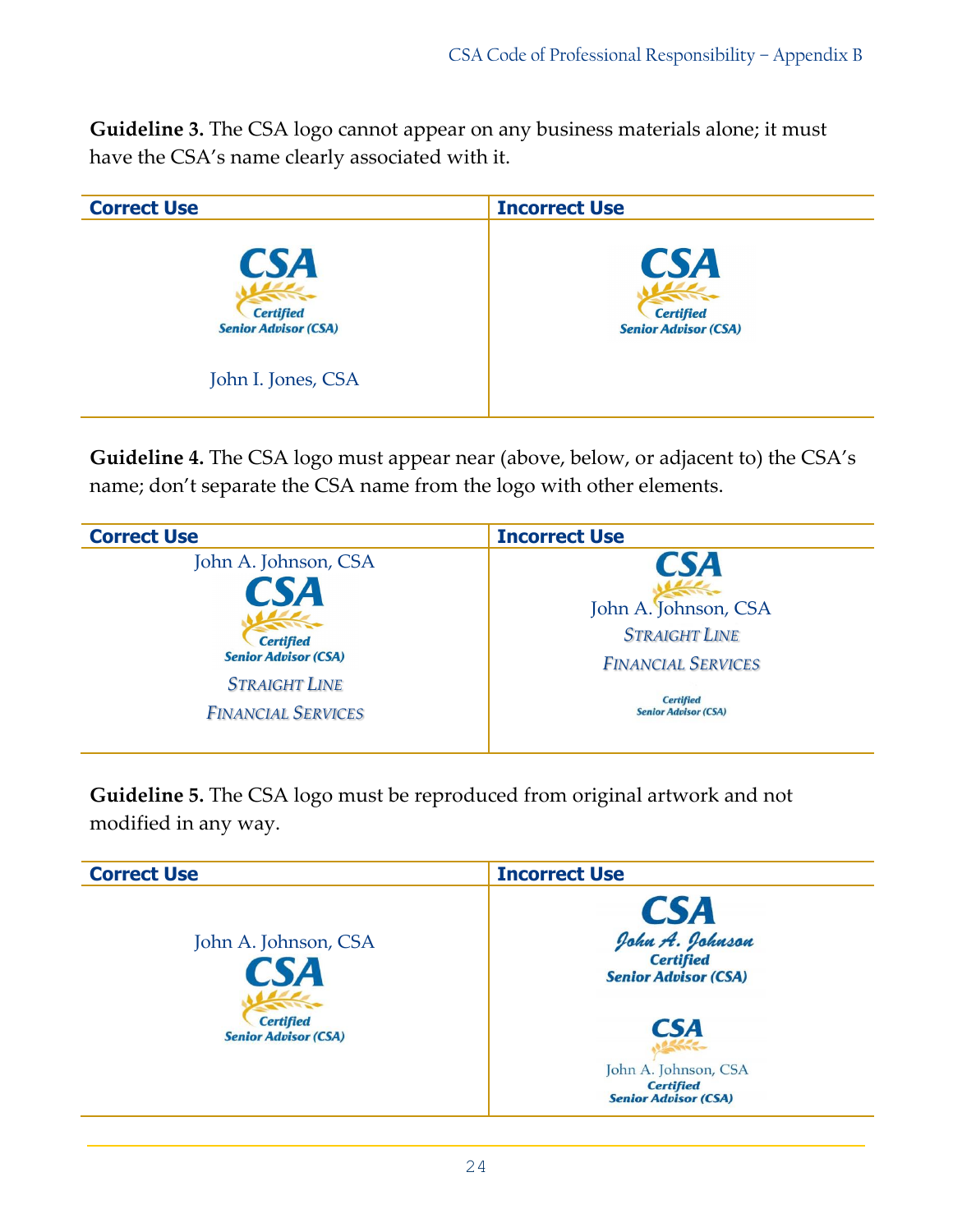**Guideline 6.** When reproducing the logo, the resulting image should be of high quality.



#### **COLOR SPECIFICATIONS FOR THE CSA LOGO**

The CSA Office of Certification sends to newly certified CSAs a "Welcome Packet" and access to the CSA website portal for CSAs only, which contains electronic art files for printing the CSA logo. Color specifications for the logo elements appear below.



- For two-color printing, the logo may appear in all blue (see specs above).
- For monochrome printing, the logo may appear in grayscale or black and white.

**Guideline 7**. CSAs must **NOT** use the "CSA" acronym as part of a web URL: [www.csaplanner.com](http://www.csaplanner.com/) is improper use.

**Guideline 8.** CSAs must **NOT** use the "CSA" acronym as part of an e-mail address: [csaplanner@msn.com](mailto:csaplanner@msn.com) is improper use.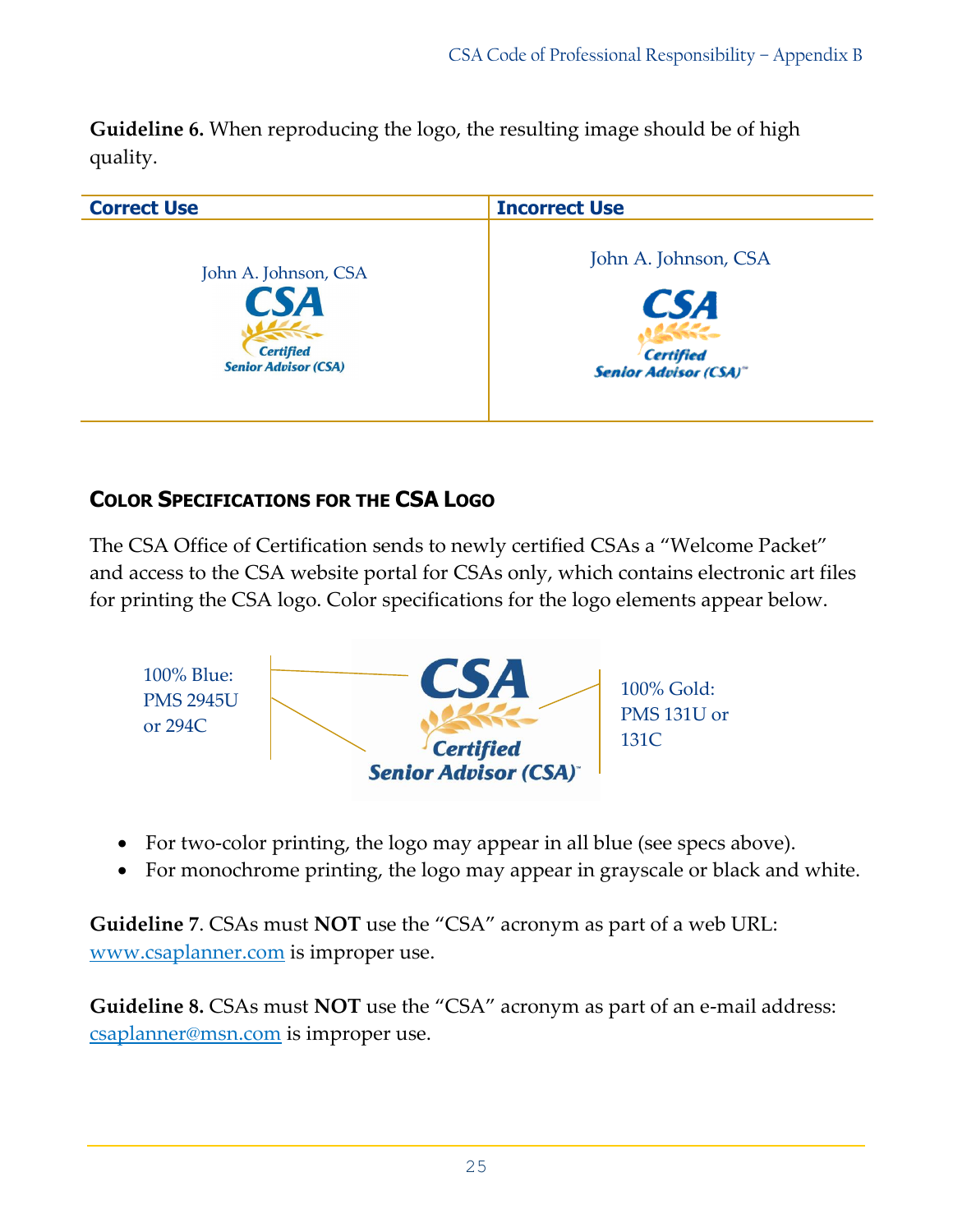# **I. THE CSA BOARD OF STANDARDS**

**The CSA Board of Standards, Inc. (the "Board")**, a not-for-profit organization, was established in the state of Indiana in October 2001 pursuant to the provisions of the Indiana Nonprofit Corporation Act of 1991.

The Board was established to resolve complaints lodged against CSAs for alleged violations of the *CSA Code of Professional Responsibility* ("Code") in the conduct of their business.

The Board reviews complaints against CSAs at its regularly scheduled meetings. The Board hears each complaint on its merits. Cases may be dismissed if the Board determines that the CSA did not violate the Code. If the Board determines that disciplinary action is warranted, it chooses a corrective action ranging from censure to revocation of the certification, although the CSA Certification Council must approve all sanctions involving the suspension or revocation of the CSA's right to use the CSA certification mark. CSAs sanctioned with suspension or revocation of the CSAs right to use the CSA Certification mark may file an appeal with the Board of Standards Appeals Panel.

All CSAs acknowledge the disciplinary authority of the CSA Board of Standards, Inc. and agree to abide by the judgments it renders.

## **II. THE CSA CERTIFICATION COUNCIL AND CSA OFFICE OF CERTIFICATION**

**The CSA Certification Council.** The independent CSA Certification Council oversees the CSA certification program, including the establishment of the eligibility criteria to earn the CSA credential, the requirements for existing CSAs to recertify, and the design, development and administration of the CSA certification exam.

**The CSA Office of Certification.** The CSA Office of Certification is comprised of dedicated certification staff, employed or contracted, to manage and direct all operational and day-to-day activities of the certification program.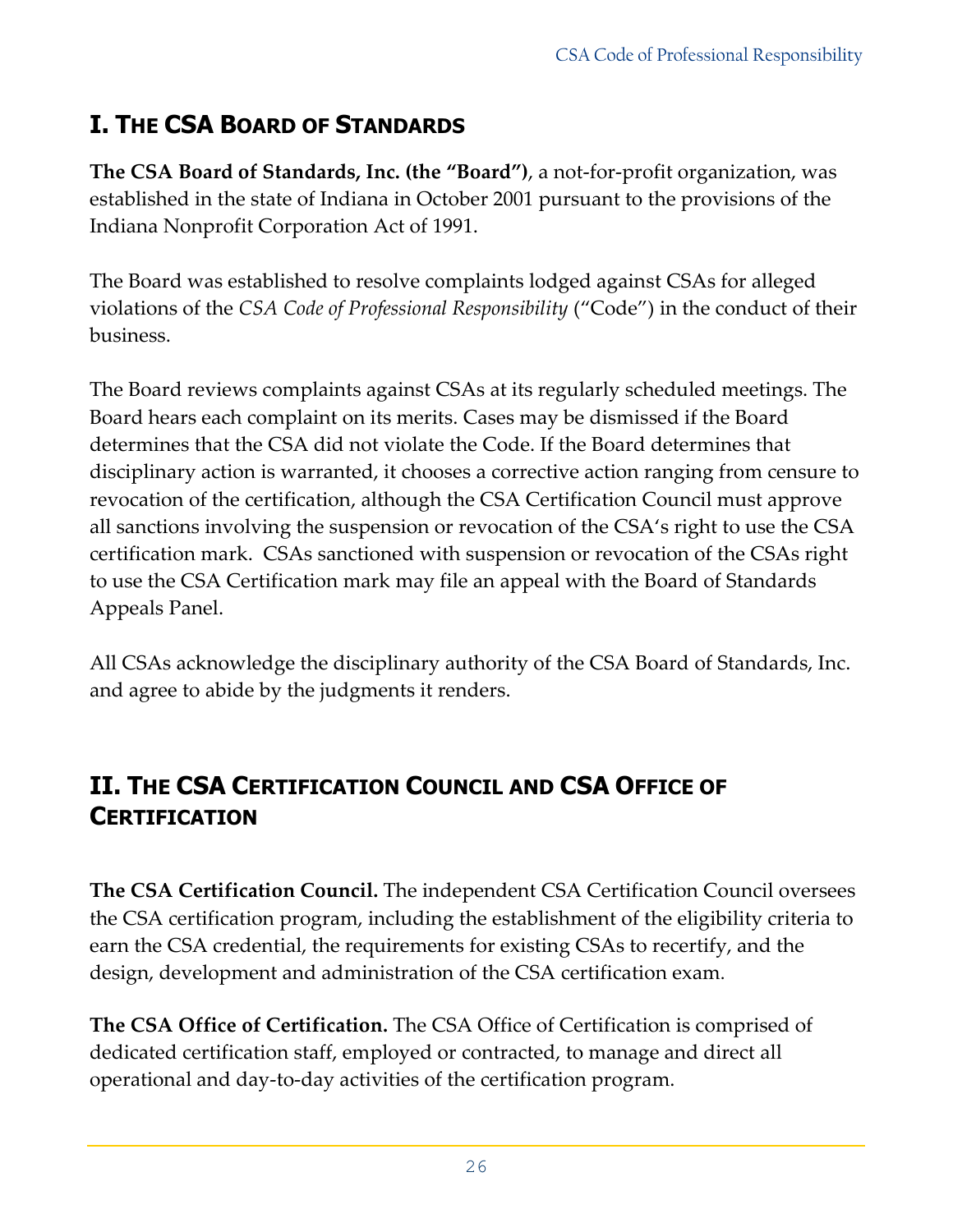#### **A. THE CSA OFFICE OF CERTIFICATION AUTHORITY TO ACCEPT OR DENY ENROLLMENT APPLICATIONS**

The CSA Office of Certification may accept or deny an individual's application to enroll in the CSA certification program, based on compliance with the established eligibility criteria and on a review of any enforcement or disciplinary history on the part of the applicant.

#### **B. THE CSA OFFICE OF CERTIFICATION AUTHORITY TO WITHHOLD ENROLLEE CERTIFICATION**

The CSA Office of Certification may withhold from any candidate the right to use the CSA certification if the candidate has not met, or has failed to complete, eligibility criteria for earning the certification as established by the CSA Certification Council. In addition, the CSA Office of Certification may withhold certification if it determines that improprieties occurred during certification testing.

#### **C. THE CSA OFFICE OF CERTIFICATION AUTHORITY TO ENSURE PROPER USE OF CSA CERTIFICATION AND/OR MARKS**

The CSA Office of Certification will work with CSAs to confirm and/or correct proper use of the CSA certification, logo, and marks, according to guidelines set forth in the *CSA Code of Professional Responsibility*. If, after being notified by The CSA Office of Certification about improper use of the certification and/or marks, a CSA fails to correct the instance(s) of improper use, The CSA Office of Certification may escalate the matter to the CSA Board of Standards, Inc. for disciplinary action.

#### **D. THE CSA OFFICE OF CERTIFICATION AUTHORITY TO ADDRESS CASES OF WRONGFUL USE**

CSAs in good standing — those who have fulfilled all CSA-mandated requirements for earning and maintaining the CSA certification — are authorized to use the Certified Senior Advisor (CSA)® certification, and the CSA logo and marks, in the conduct of their business.

Individuals who are not CSAs in good standing are not allowed to present themselves as CSAs. They cannot use the certification, logo, or marks in any media and for any purpose. Those who use the CSA certification without the CSA Office of Certification authorization to do so are guilty of wrongful use. The CSA Office of Certification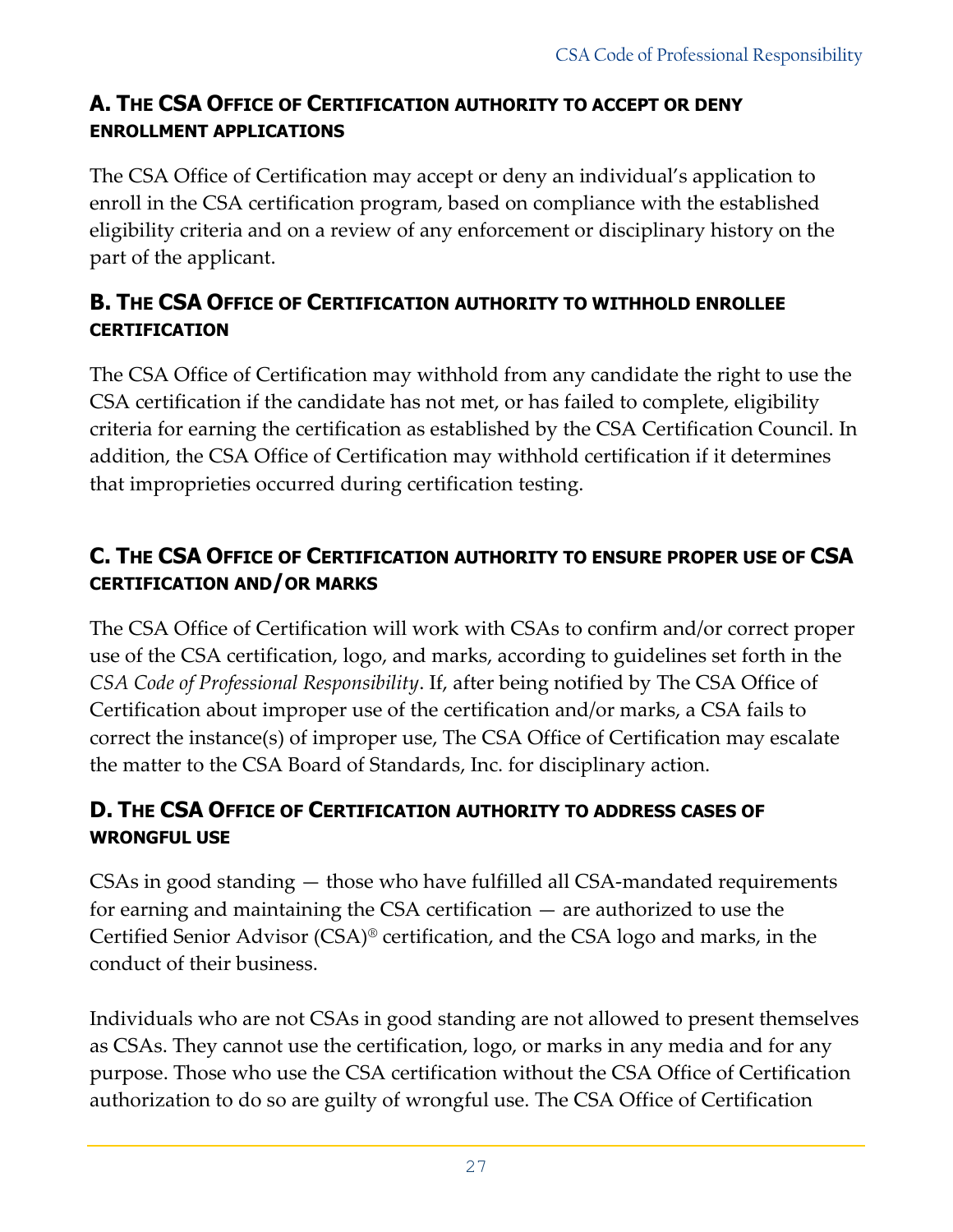reserves the right to notify regulators of CSA certification wrongful use on the part of such individuals.

The table below summarizes the CSA Office of Certification's authority to address wrongful use of the CSA certification:

| For these individuals                           | the CSA Office of Certification's response to<br>wrongful use is |
|-------------------------------------------------|------------------------------------------------------------------|
| Those who have not passed the certification     | Cease and desist letter                                          |
| examination                                     | Notification to state regulators<br>$\bullet$                    |
|                                                 | Further legal action if warranted<br>$\bullet$                   |
| Enrollees in the CSA certification program who  | Cease and desist letter<br>۰                                     |
| have not completed eligibility requirements for | Notification to state regulators<br>$\bullet$                    |
| certification                                   | Disenrollment from CSA Certification<br>$\bullet$                |
|                                                 | Program                                                          |
|                                                 | Mandatory 3-year period before application<br>$\bullet$          |
|                                                 | for re-enrollment is allowed                                     |
|                                                 | Further legal action if warranted<br>$\bullet$                   |
| Former CSAs whose certification has been        | Cease and desist letter<br>$\bullet$                             |
| suspended or revoked                            | Notification to state regulators<br>$\bullet$                    |
|                                                 | Mandatory 3-year period before application<br>$\bullet$          |
|                                                 | for recertification is allowed                                   |
|                                                 | Further legal action if warranted                                |

#### **E. THE CSA OFFICE OF CERTIFICATION AUTHORITY TO INVESTIGATE DISCLOSURE INFORMATION**

Individuals who apply for the CSA certification program, are required to disclose to the CSA Office of Certification information about legal, administrative, regulatory, or other actions in which they are or have been involved. At its discretion, the CSA Office of Certification may request more information from the applicant or recertifying CSA and may take other steps to investigate these disclosures. On the basis of its findings, the CSA Office of Certification may accept or deny applications for certification or recertification, or may accept applications on a provisional basis pending the outcome of a civil, legal, or regulatory action.

#### **F. THE CSA OFFICE OF CERTIFICATION RIGHTS AT RENEWAL**

The CSA Office of Certification reserves the right to decline the recertification of any CSA who has not complied with the CSA Code, and/or other established criteria for maintaining certification with the Certification Council. The CSA Office of Certification also reserves the following rights at renewal: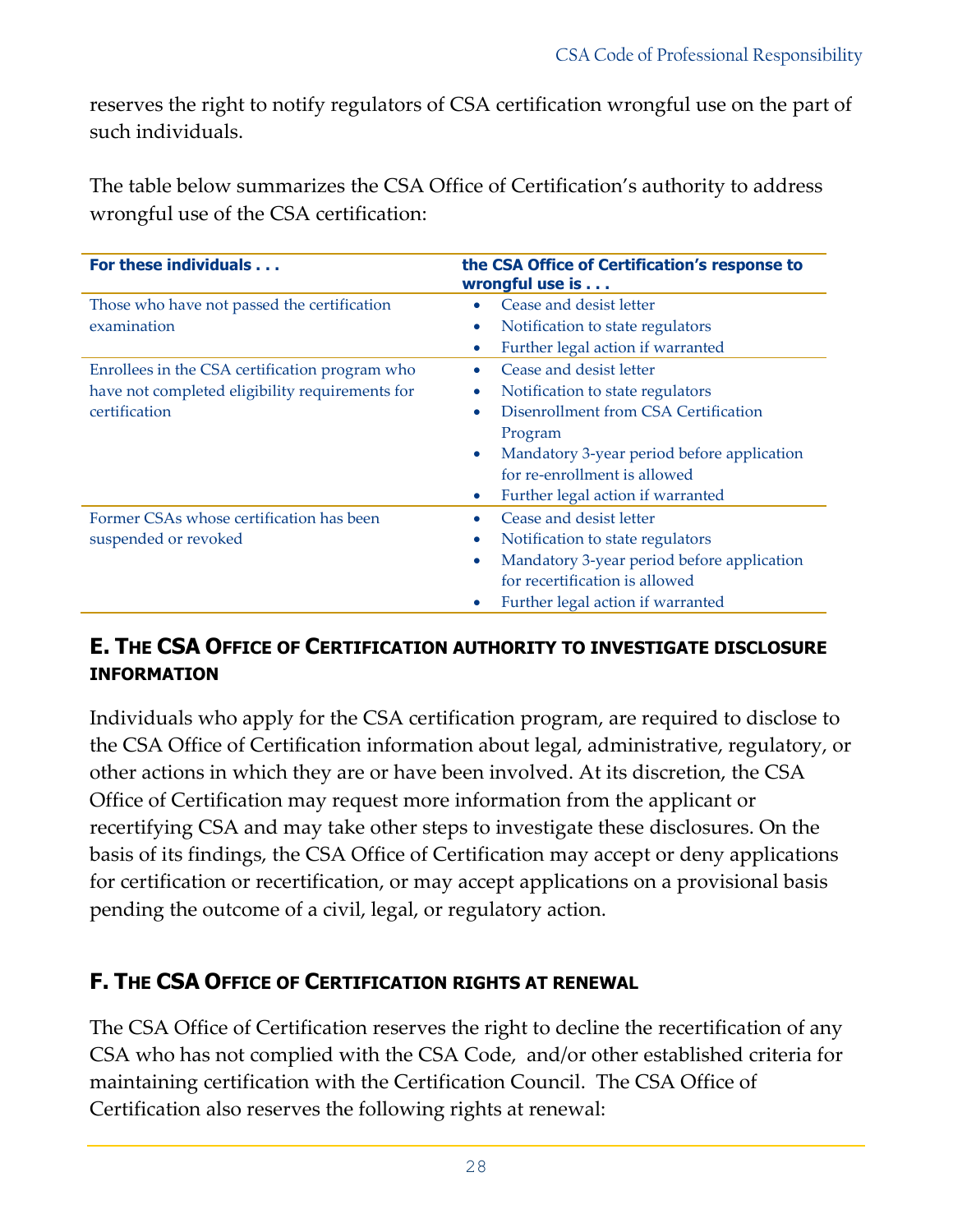- **Investigating "affirmative answers."** The CSA Office of Certification is empowered to investigate "yes" disclosure answers on renewal forms in order to clarify or amplify the CSA's explanation of the affirmative answer(s). Depending on the nature of the affirmative answer, the Office of Certification may ask the recertifying CSA to provide additional information, and/or it may decide to research the matter on its own.
- **Requiring sufficient explanations for affirmative answers.** In certain cases when the CSA Office of Certification deems an explanation of an affirmative answer incomplete, it reserves the right to require the CSA in question to provide further explanatory information. Depending on the nature of the affirmative disclosure, this additional information might include the following:
	- o dates
	- o locations
	- o case numbers
	- o case status
	- o involved parties
	- o summaries of charges and rebuttals
	- o summaries of settlements or other judgments
	- o copies of documents

CSAs who furnish such detailed information to the CSA Office of Certification demonstrate their integrity and professionalism — and expedite the review of their recertification.

## **III. CSA CONTINUING EDUCATION (CSA CE) RECERTIFICATION REQUIREMENTS FOR CSAS**

CSAs are required to complete 30 CE credits every three years. Credits may be obtained through several options, and must total 30. Credits earned beyond the 30 credit requirement may not be carried over into the next recertification cycle. For a full description of the recertification options, calculation of CE credits, acceptable forms of CE credits, and recertification policies affecting CSAs, please refer to the Recertification Handbook available on the CSA website.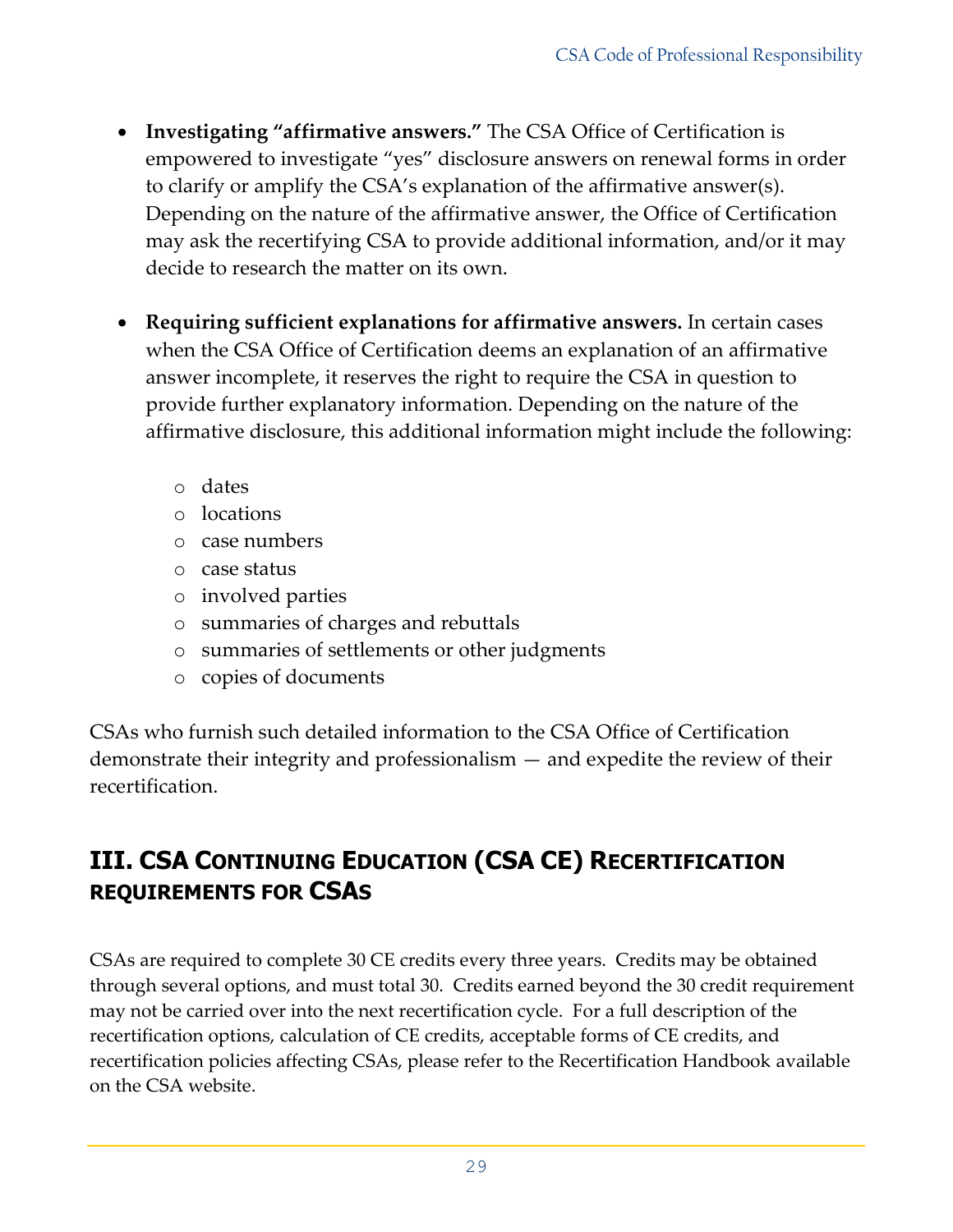To be eligible for credit for CE, all course topics must be directly related to seniors and issues affecting seniors. Acceptable topic areas include: ethics; financial, health, legal or social issues related to aging; spirituality and aging; general aging issues such as death and dying. Sales and marketing topics are not acceptable.

The following options, or combinations thereof, can be utilized to complete the 30 CE credits:

**Ethics:** Completion of a minimum of 3 CE credits specifically related to ethics is required for all CSAs during each 3-year recertification cycle. CSAs may earn the required 3 ethics CSA CE credits using the following options:

i. Completion of the CSA online ethics module *The CSA Roles, Rules, and Responsibilities*, and complete the quiz. Three (3) CE units awarded.

ii. One of the CSA ethics courses offered online by WebCE: [www.csa.webce.com](http://www.csa.webce.com/)

- Senior Market Sales Ethics (6 CE credits)
- Maximizing Integrity in Decisions with Seniors (6 CE credits)
- Effective and Ethical Communication with Seniors (6 CE credits)

iii. Ethics courses approved for ethics CE credits by other professional organizations on topics directly related to seniors' needs and issues – for example, ethics courses offered by CFP, AICPA or CLTC, or a state L&H or real estate insurance license. These courses must be pre-approved by the Office on CSA Certification.

#### **Volunteering:** A maximum of 16 CE credits may be earned.

i. 1 hour of CE credit may be earned for each 1 hour of volunteering for seniors. The maximum number of allowable CE credits earned by volunteering is 16.

ii. 1 hour of CE credit may be earned for each 1 hour of volunteering as a qualified Subject Matter Expert actively participating in CSA examination development activities. The following activities are approved for volunteer credit: participating in a job analysis workshop, participating in item writing training and development including the submission of usable examination items, participating in passing score studies.

**Course Work and Conferences :** 1 day of participation in a professional conference will earn 6 CE credits; 2 (or more) days of participation in a professional conference will earn 12 CE credits. One hour of continuing education equals 1 CE.

i. CE courses, seminars or workshops on topics directly related to seniors and approved or offered by a national trade, industry, licensing or regulatory association,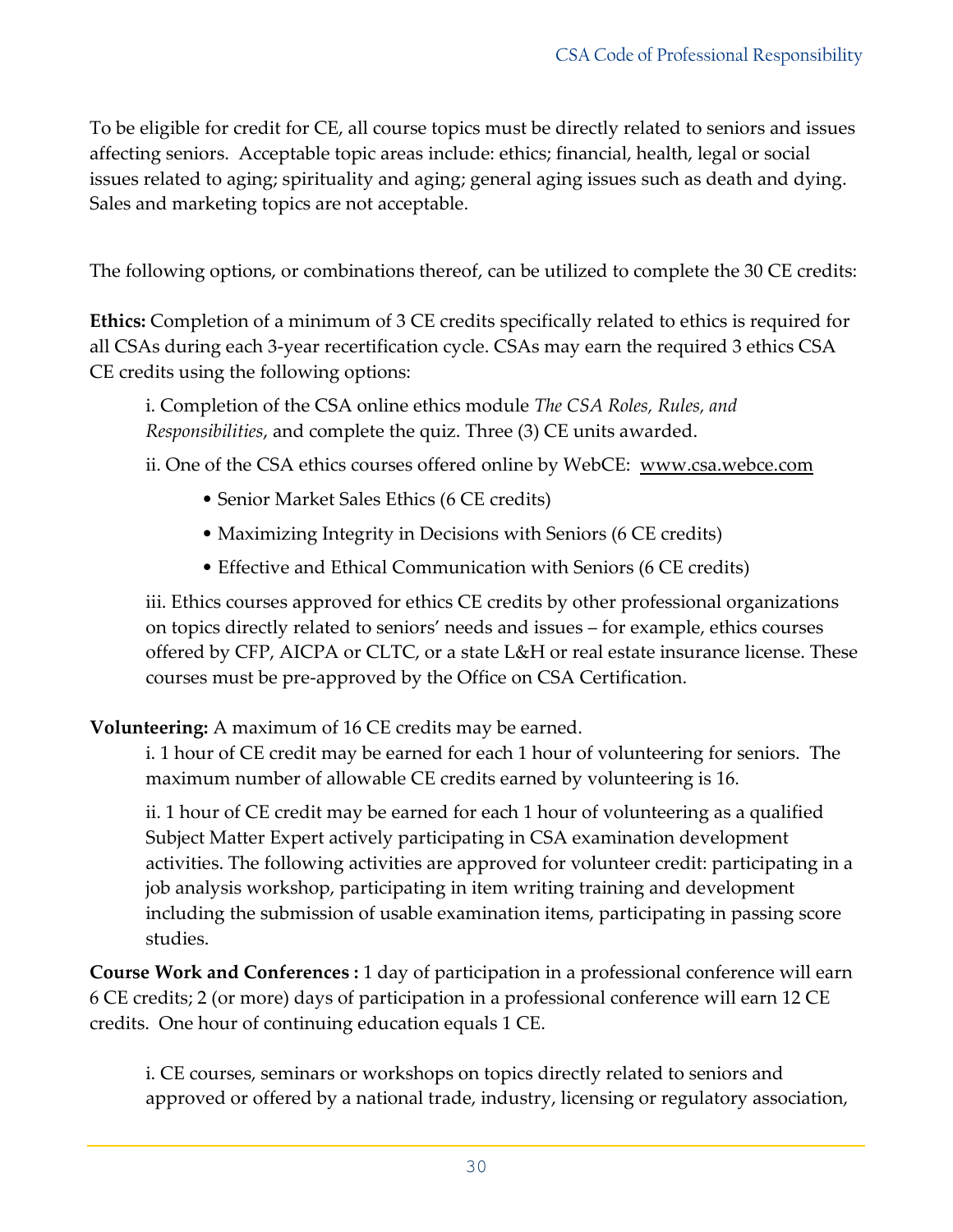for example, the American Society on Aging (ASA); the National Council on Aging (NCOA); a national, state, regional, industry, trade, licensing or regulatory association; or an agency or organization including, but not limited to, the Certified Financial Planner Board of Standards (CFP), National Association of State Boards of Accountancy (NASBA), National Association of Securities Dealers (NASD), North American Securities Administrators Association (NASAA), National Association of Insurance and Financial Advisors (NAIFA), Society of Financial Service Professionals (SFSP), LOMA (Life Office Management Association), LIMRA (Life Insurance Management and Resource Association); NAB (National Association of Boards of Examiners of Nursing Home Administrators), SEC (U.S. Securities Exchange Commission), NAIFA (National Association of Insurance Financial Advisors)and federal and state departments of professional regulation.

ii. State-approved insurance and other professional CE courses on topics directly related to seniors.

iii. CE courses, seminars or workshops approved or offered by accredited universities and colleges on topics directly related to seniors.

iv. WebCE courses on ethics and/or topics directly related to seniors

v. Auditing the CSA Course Review (classroom or web)

vi. Monthly webinars offered by SCSA

**Presentations:** 1 CE credit may be earned for each presentation, of at least 50 minutes in length. Credit may only be claimed once per presentation in the recertification cycle. A maximum of 10 credits may be earned. Presentations must be made on topics directly related to seniors.

**CSA Journal:** A maximum of 20 CEs may be earned.

i. 5 CE credits for reading a Case in Point article and successfully completing two associated online quizzes. Case in Point articles feature a topic important to seniors, a related case study, and an associated handout for senior clients.

ii. 10 CE credits for writing an article that is published in the CSA Journal.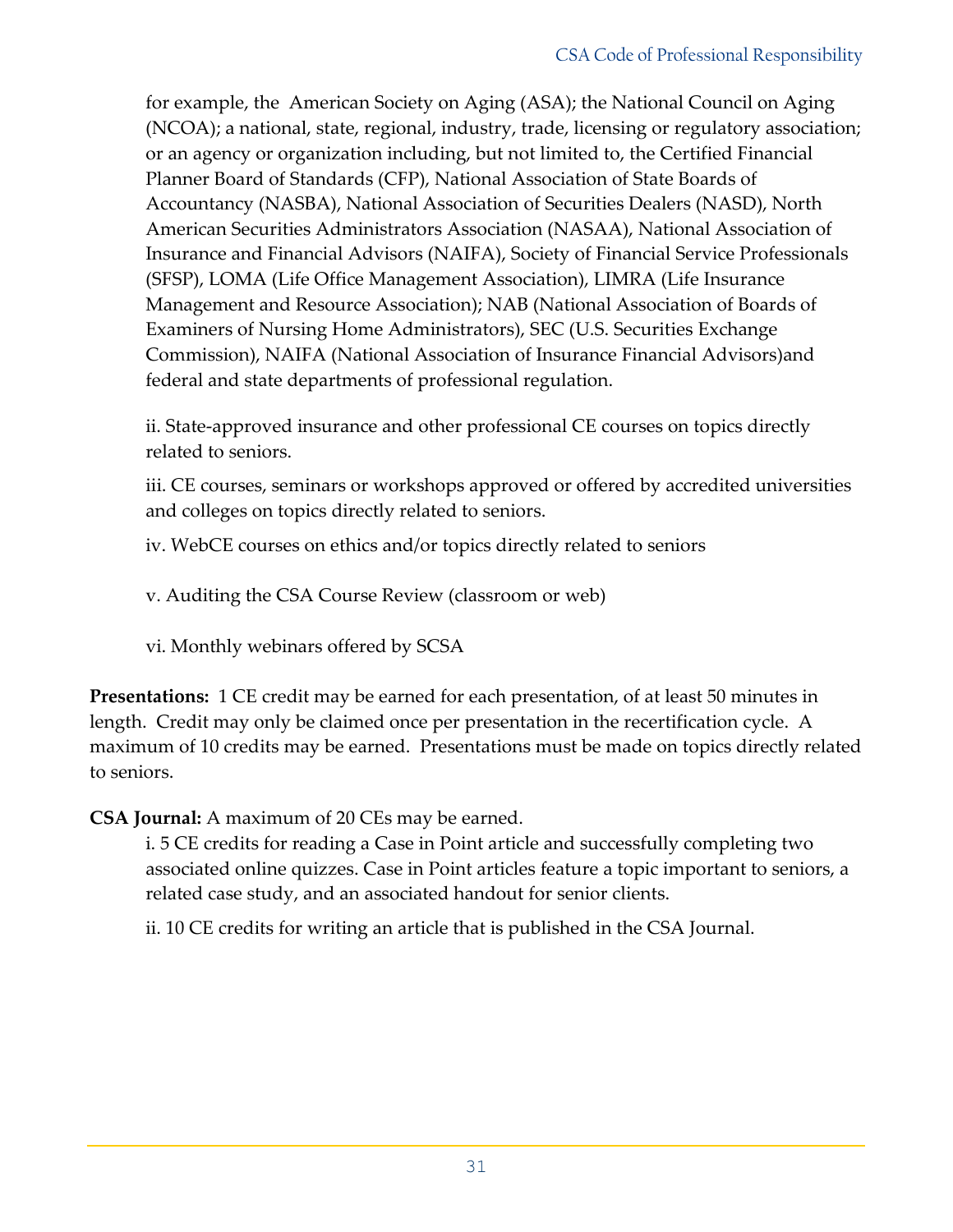## **THE CSA CERTIFICATION COUNCIL TERMS OF CERTIFICATION**

1. I understand that I am permitted to use the mark Certified Senior Advisor (CSA)® and related marks for a period of three years from the date of my CSA certification, assuming I remain a CSA in good standing. If I fail to comply with requirements to maintain the CSA certification I will immediately cease use of the mark(s) and will not hold myself forth as a CSA.

2. I understand that the CSA Board of Standards, Inc. has the authority to revoke my CSA certification, including any rights I may have to use CSA marks, if it finds that I have failed to comply with the CSA Code of Professional Responsibility and the Certification Council approves the revocation.

3. In consideration of the certification granted, neither the CSA Board of Standards, Inc. the CSA Office of Certification, nor the CSA Certification Council, its directors, officers, employees and others acting on its behalf, shall be liable to me for any actions taken or omitted to be taken in any official capacity or in the scope of employment, except to the extent that such actions or omissions constitute willful misconduct or gross negligence, and I hereby release the CSA Board of Standards, Inc., the CSA Office of Certification, and the CSA Certification Council, and each of their members, employees and agents, from any liability for such actions or omissions.

4. I will fulfill any ongoing recertification requirements. I must complete 30 CSA Continuing Education (CSA CE) hours every three years to recertify, which includes 3 ethics credits during each three-year cycle.

5. The CSA Office of Certification may suspend or revoke my CSA certification for nonpayment of recertification fees.

6. I will comply with all rules and requirements of the Certification Council. If certified as a CSA, I will comply with all standards and requirements that the Certification Council may issue from time to time, including usage standards for the Certified Senior Advisor (CSA)® certification and all other CSA proprietary mark(s). I acknowledge that the Certification Council or the CSA Office of Certification is not responsible for any usage standards put in place by outside entities.

7. I will accept and vigilantly uphold the standards in the CSA Code of Professional Responsibility.